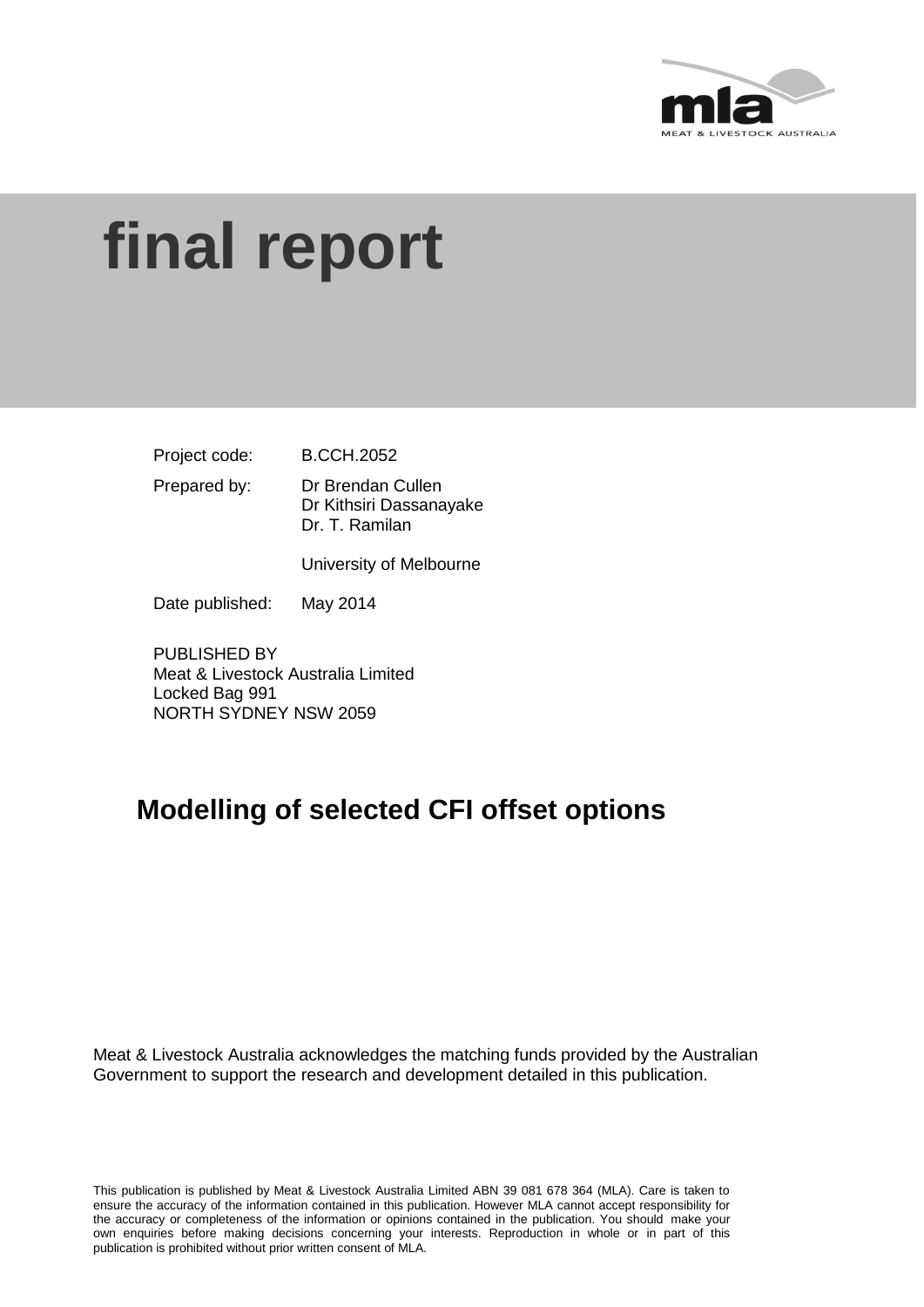## <span id="page-1-0"></span>**Abstract**

The impact of four potential Carbon Farming Initiative (CFI) methodologies on total methane and nitrous oxide emissions per hectare and per unit of production was modelled, and the financial gain to the farmer estimated. In the wheat-sheep zone, earlier finishing of lambs by feedlotting compared to grazing on annual pastures showed potential to reduce total emissions and emissions intensity but predicted CFI income was low. In south-west Victoria, increasing forage quality by incorporating lucerne into the farm did not reduce emissions from a lamb production enterprise. Improving weaning rates from 50 to 80% in northern beef herds has substantial potential to reduce total emissions by 40%, with potential CFI income estimated at 10% of gross farm income. Modelling of a beef supply chain in south west Victoria indicated that the emissions associated with growing a steer to 500 kg liveweight were 4.76 t carbon dioxide equivalents ( $CO<sub>2</sub>$ -e) per head, with 61, 24 and 15% of total emissions breeding, backgrounding and feedlot systems respectively. Substantial reductions in emissions will require integration of a suite of management, feeding and breeding options.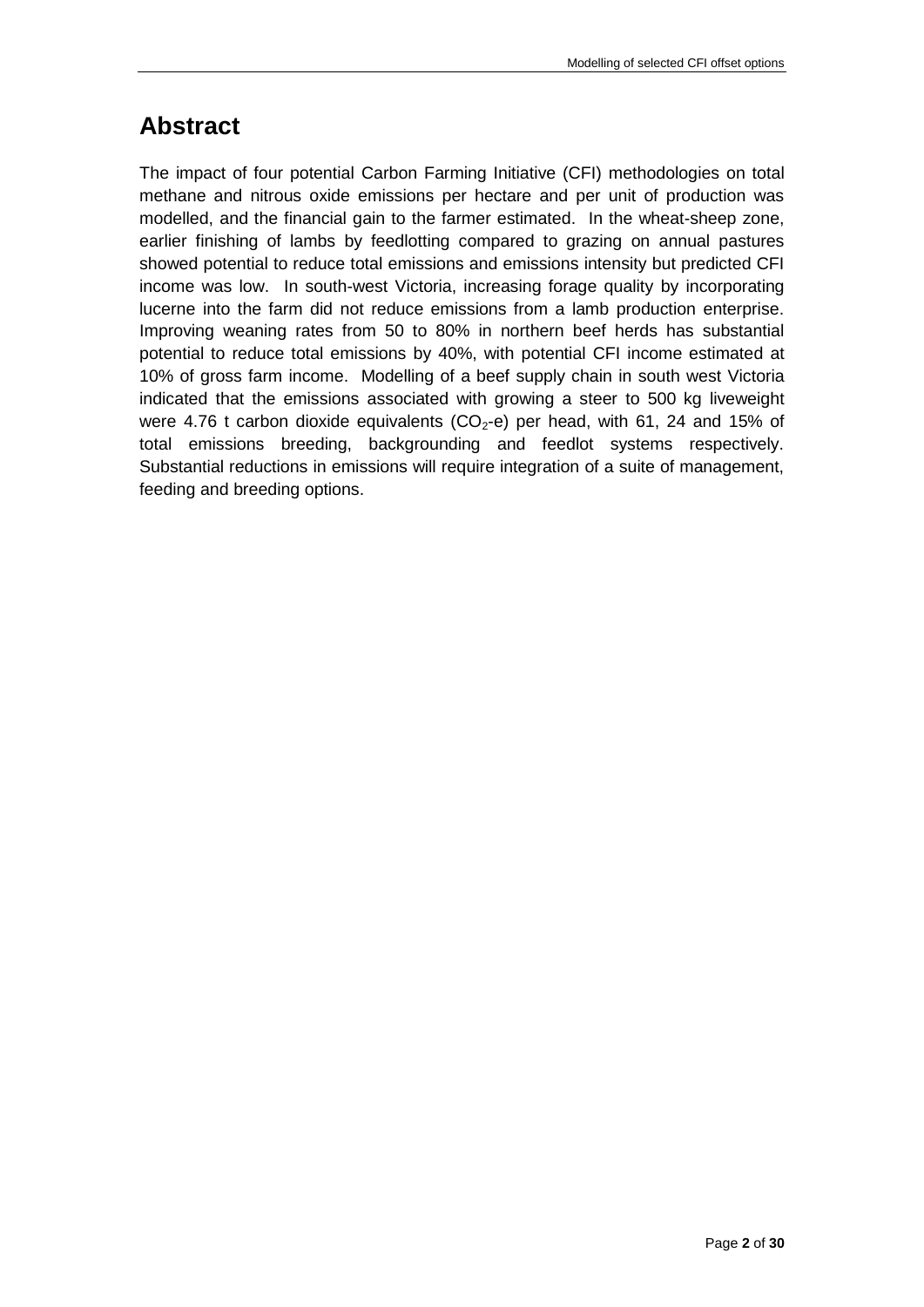## <span id="page-2-0"></span>**Executive summary**

The impact of four potential Carbon Farming Initiative (CFI) methodologies on total methane and nitrous oxide emissions per hectare and per unit of production was modelled, and the financial gain to the farmer estimated. The methodologies focussed on earlier finishing of livestock, increasing forage quality, increasing reproductive performance and an investigation of emissions from a beef supply chain.

The general approach used to assess the four methodologies in this project was firstly to identify a baseline scenario for each of the issues examined and then applying the most suitable modelling tools to the analysis. The 'baseline' scenario for each of the methodologies defined the essential details of the modelling to be conducted including location, soil and pasture types, and livestock production system including stocking rates and calving dates. In each case the baseline scenario was formed from existing case studies and/or regional farm benchmarking data. The CFI methodologies were then investigated as increments of changes in management to the baseline system. In this project a modelling approach utilising a combination of daily time step biophysical systems models (eg. Grassgro and SGS Pasture model) and spreadsheet calculators based on greenhouse gas accounting approaches (eg. Farmgas) was developed to estimate the productivity and greenhouse gas (GHG) emissions from these animal production systems. There is currently no biophysical model that can simulate both the animal management systems and greenhouses gases (methane and nitrous oxide) within the one simulation framework. GHG emissions of methane and nitrous oxide only were considered in this analysis, in line with the rules of the CFI.

In the 'wheat-sheep' zone at Birchip, lamb finishing systems that primarily relied on pasture had the lowest total meat sold, highest total emissions per hectare and the highest emissions intensity of all five systems. The proportional gains of feedlotting lambs relative to the baseline, pasture finishing system were greater for emissions intensity (≈8% for feedlotting wether lambs only and ≈14% for feedlotting all lambs) than for total emissions (4-5% for all feedlotting scenarios). If the farmer was paid \$20/t  $CO<sub>2</sub>$ -e, these reductions in total emissions would lead to a payment equivalent to \$1.00-1.40/ha. Under the meat price and supplementary prices used in this analysis, feedlotting lambs was more profitable than the pasture finishing system, however this result is highly sensitive to meat and supplementary feed prices and would not be profitable in all years.

Incorporating lucerne into the farm to improve forage quality on a lamb production enterprise at Hamilton was not effective at reducing emissions or increasing production. The simulated monthly growth patterns of ryegrass and lucerne at Hamilton indicated that lucerne did produce more forage over summer and autumn but less during the winter and spring. Overall there was little difference between the systems in GHG emissions per hectare or emissions intensity. Lower emissions were only predicted with lucerne when the 27% reduction in stock grazing lucerne between the months November and April (Phillips 2011) was applied. Under these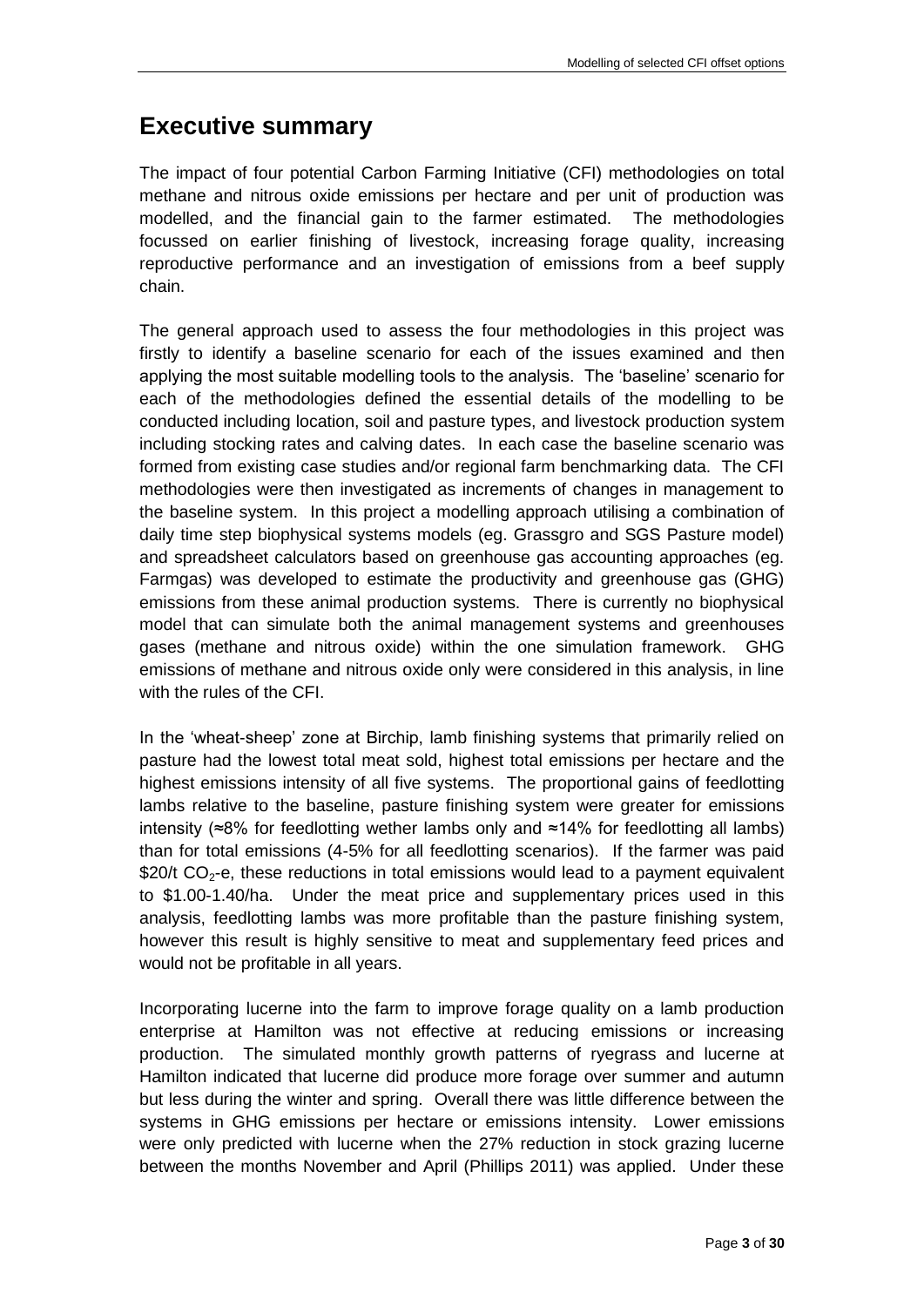conditions, total emissions per ha from the farm with 30% lucerne were 4.03 t  $CO<sub>2</sub>$ e/ha compared to 4.13 t  $CO_2$ -e/ha on the baseline farm. At a price of \$20 pet t  $CO_2$ -e this would be worth \$2.00 per ha to the farmer. However further work is required to verify the emissions reductions from stock grazing lucerne as the report by Phillips (2011) was a preliminary study.

Increasing weaning rates in the beef herds in south west Queensland showed significant potential to reduce total emissions and provide income to farmers through the CFI. Breeding herd size at the different weaning rates were determined to maintain the number of calves weaned at the same level as in the 50% weaning rate (Baseline) scenario. Total farm emissions declined at higher weaning rates in line with reduction in breeding herd size, by over 40% at the highest weaning rate compared to the baseline (3432 and 2006 t  $CO<sub>2</sub>$ -e/farm for the baseline and 80% weaning rates respectively). There a substantial reduction in emissions intensity of weaner meat production from 100 to 35 kg  $CO<sub>2</sub>$ -e/kg CWT for the 50 and 80% weaning rates. Additional farm income from a CFI project moving from 50 to 60, 70 or 80% weaning rates was estimated at \$13,320, \$22,260 and \$28,520 per farm (4.2, 7.9 and 10.3% of gross farm income respectively).

The modelled emissions from growing a 500 kg liveweight steer through the cow-calf, backgrounding and feedlot systems were 4.76 t carbon dioxide equivalents  $(CO<sub>2</sub>-e)$ per head with 61, 24 and 15% of total emissions for cow-calf breeding, backgrounding and feedlot systems respectively. On an intensity basis the emissions per kg liveweight gain were 15.0, 7.5 and 4.8 for the cow-calf breeding, backgrounding and feedlot systems respectively with a lifetime value of 9.52 kg  $CO<sub>2</sub>$ e/kg liveweight gain. This analysis allows definition of where CFI projects may be targeted. For example, improving reproductive performance will assist in reducing emissions from the cow-calf system and options for backgrounding include use of higher quality forages to reduce the time spent on pasture before entering the feedlot.

Reductions in GHG emissions will require an integrated suite of options including faster turnoff of livestock for slaughter, increasing reproductive efficiency, and selection of more efficient animals. In many cases individual technologies or management options will not be capable of achieving large emissions reductions per farm, so the potential for CFI projects to generate much income for farmers is low. However there is still a benefit to the industry of improving the efficiency of production. Emissions intensity is an important metric in this respect.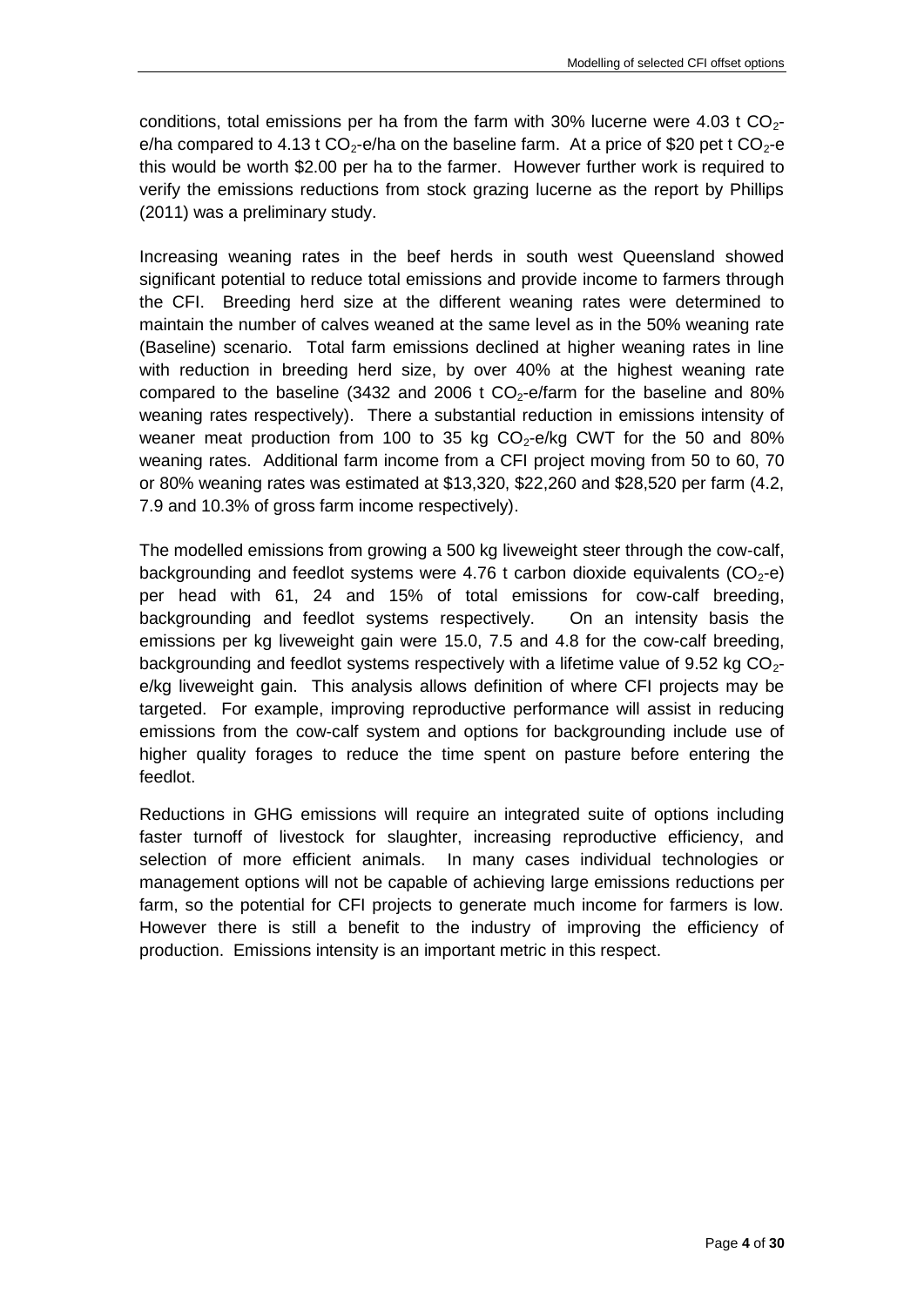# **Table of Contents**

| 3 <sup>1</sup> |                                                                                                                |
|----------------|----------------------------------------------------------------------------------------------------------------|
|                |                                                                                                                |
|                |                                                                                                                |
|                |                                                                                                                |
|                | Appendix 1: Economic assumptions for lamb enterprises 27                                                       |
|                | Appendix 2: Economic assumptions for the beef breeding                                                         |
|                | Appendix 3: Economic assumptions for the cow-calf and<br>backgrounding beef production systems at Hamilton  29 |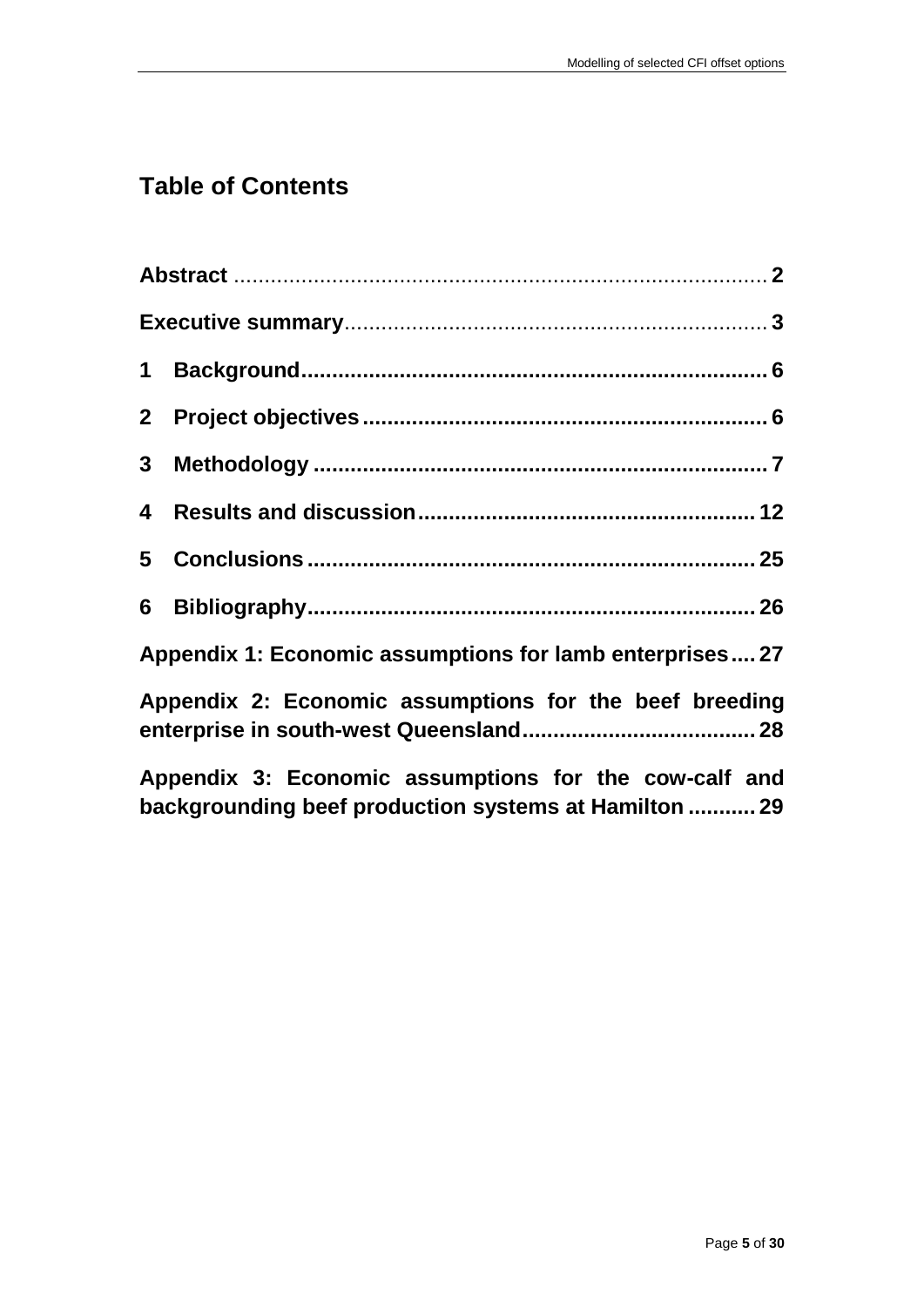## <span id="page-5-0"></span>**1 Background**

The CFI allows farmers to earn carbon credits by reducing greenhouse emissions. The development of CFI projects that land managers may take up requires explicit documentation of the rules under which a CFI credit may be obtained, including a description of the project activities and how it will reduce emissions, instructions on determining a baseline for the project, and procedures for estimating abatement and reporting requirements. Together these rules describe the CFI 'methodology' [\(http://www.climatechange.gov.au/government/initiatives/carbon-farming](http://www.climatechange.gov.au/government/initiatives/carbon-farming-initiative/handbook/)[initiative/handbook/\)](http://www.climatechange.gov.au/government/initiatives/carbon-farming-initiative/handbook/).

The "Reducing Emissions from Livestock Research Program" (RELRP) identified 18 possible methodologies for reducing methane emissions from livestock production systems. These options cover a range of technologies including use of feed additives, improving forage quality, animal breeding and adaptation of grazing systems management. While each of these options has the potential to reduce methane emissions on a per hectare and/or an emissions intensity basis, there is a need to assess the whole farm impact of the technology from both an emissions (methane and nitrous oxide) and economic viewpoint. For example, earlier finishing in feedlots will involve the transfer of animals from farms to feedlots at an earlier age with expected higher growth rates and earlier finishing in feedlot systems leading to reduced methane emissions per animal. The whole farm analysis will also consider the options for the grazier to respond to the earlier removal of animals to the feedlot, for example by examining the trade-offs between reduced emissions and increasing stock rate to utilise the remaining forage.

Prior to development of CFI methodologies an assessment is needed of the viability of options, including estimates of the GHG emissions reductions per unit area and per unit of production, and an assessment of the potential income derived from a CFI project. In the project reported here, biophysical and economic modelling tools were used to assess the viability of four potential CFI methodologies.

## <span id="page-5-1"></span>**2 Project objectives**

**Outputs** The whole farm methane and nitrous oxide emissions from offset methodologies quantified on a per hectare and emissions intensity basis using biophysical and economic modelling tools for four strategies.

**Outcome** By August 2012, the grazing industries will be better informed of the viability of developing four abatement options into CFI offset methodologies. This proposal will utilise biophysical and economic modelling tools to evaluate the greenhouse gas emissions and economic outcomes from adopting four different offset methodologies. Four strategies will be selected from the list for analysis in consultation with MLA.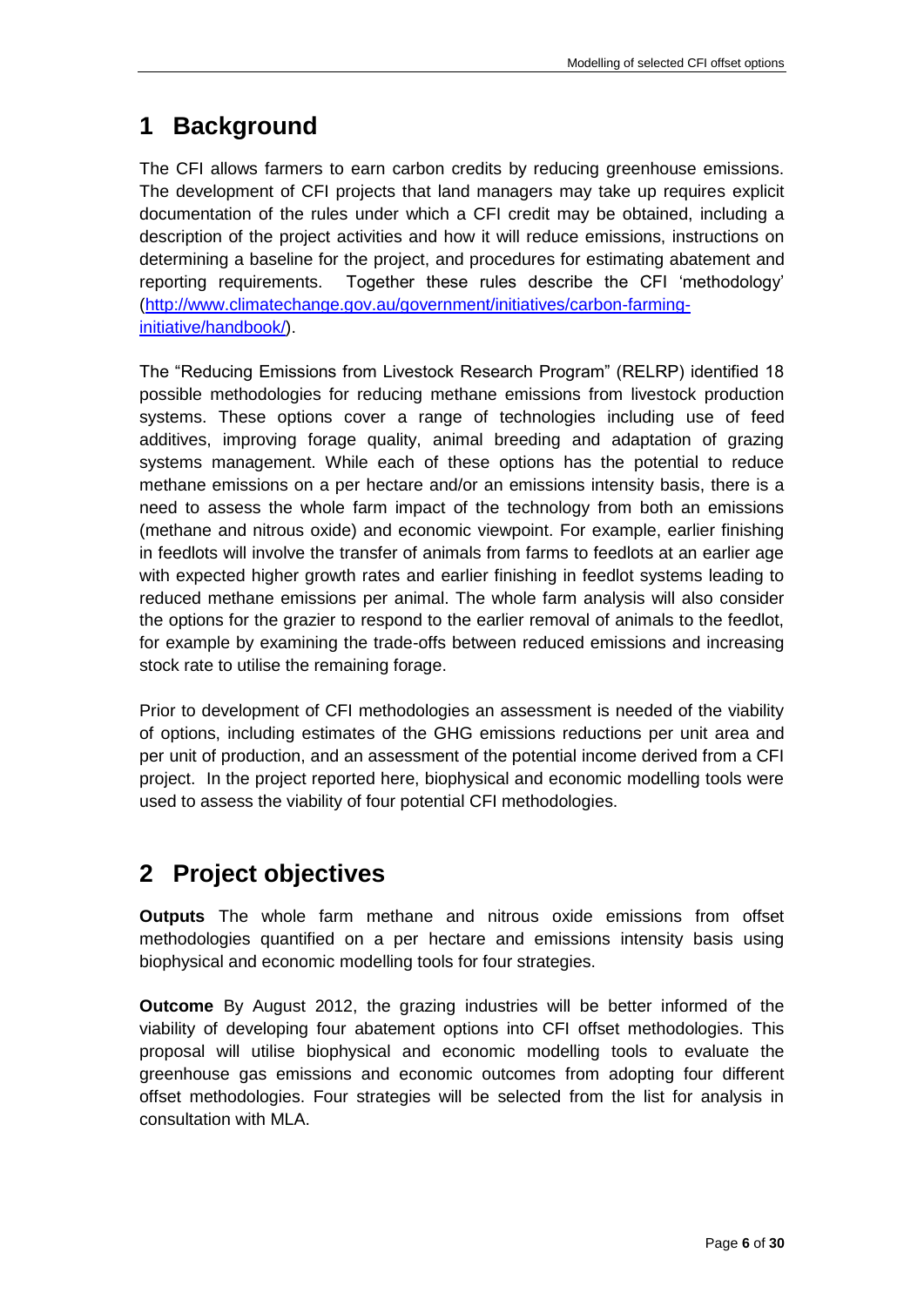Four potential Carbon Farming Initiative (CFI) methodologies were selected for investigation, in consultation with MLA. These were:

- (1) earlier lamb finishing in feedlots (north-west Victoria),
- (2) improving forage quality by adding lucerne to farm (south west Victoria),
- (3) lower protein diets in finishing rations, and
- (4) increased maternal efficiency in northern beef herds (south west Queensland).

In discussions between the project leader and MLA during the course of the project it was agreed that the investigation of lower protein diets in finishing rations (methodology 3 above) would be replaced by an assessment of emissions from a beef supply chain (cow-calf, backgrounding and feedlot) in southern Australia. The purpose of this study was to identify which parts of the beef supply chain contribute most to total emissions from the system, with a view to determining the most appropriate points in the supply chain to target CFI methodologies.

## <span id="page-6-0"></span>**3 Methodology**

#### *General approach*

The general approach used to assess the four methodologies in this project was firstly to identify a baseline scenario for each of the issues examined and then applying the most suitable modelling tools to the analysis. The 'baseline' scenario for each of the methodologies defined the essential details of the modelling to be conducted including location, soil and pasture types, and livestock production system including stocking rates and calving dates. In each case the baseline scenario was formed from existing case studies and/or regional farm benchmarking data. The CFI methodologies were then investigated as increments of changes in management to the baseline system. The assumptions underlying the modelling of the systems are reported for each of the methodologies in later sections of the Material and Methods.

When the farm systems to be simulated were clearly defined the most appropriate modelling tools were selected to investigate the effects on production and GHG emissions (methane and nitrous oxide). Each of the methodologies investigated involved changes in livestock management and/or diet for all or part of the year. Where possible daily time step biophysical models were used to estimate production and emissions from the systems so that changes to animal management could be realistically simulated (eg. lambs sold were sold when their growth rates slow) and the influence of variable climates were taken into account. These effects can be realistically implemented in biophysical models but cannot be fully captured using inventory approaches.

In this project a modelling approach utilising a combination of daily time step biophysical systems models (eg. Grassgro and SGS Pasture model) and spreadsheet calculators based on greenhouse gas accounting approaches (eg. Farmgas) was developed to estimate the productivity and greenhouse gas (GHG) emissions from these animal production systems. There is currently no biophysical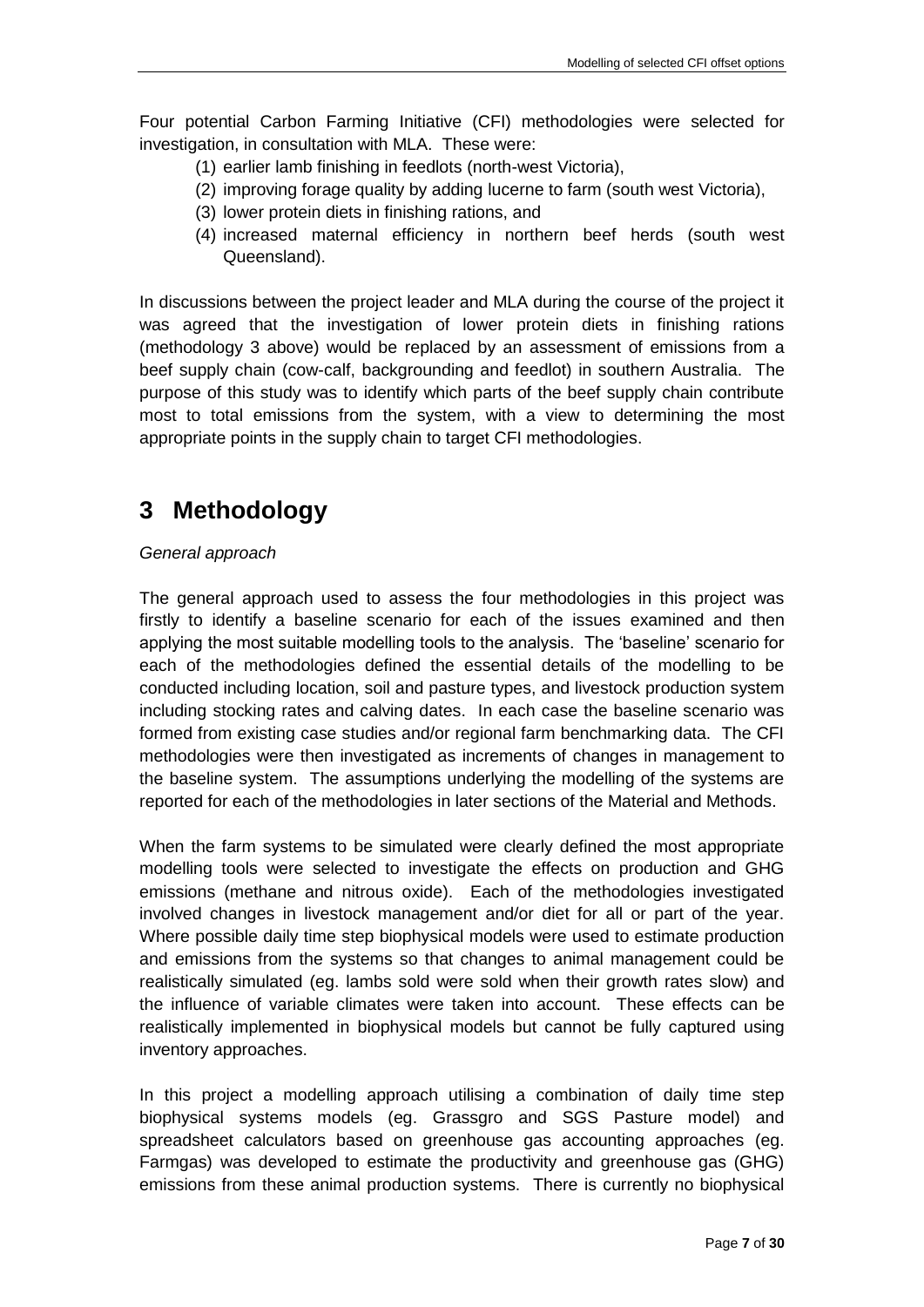model that can simulate both the animal management systems and greenhouses gases (methane and nitrous oxide) within the one simulation framework.

Due to the importance of animal management in the lamb and beef production systems simulated in this project, Grassgro was selected as the biophysical model to use. Production and methane emissions were modelled in Grassgro, and emissions of nitrous oxide were estimated by inputting the required date from Grassgro into the Farmgas model or GHG inventory spreadsheets. In regions where Grassgro was not suited, ie. in the beef production system in southern Queensland, emissions were estimated using FarmGas alone. This approach was considered to be the most suitable at the present time.

GHG emissions of methane and nitrous oxide only were considered in this analysis, in line with the rules of the CFI.

*Grain finishing to reduce emissions from lamb production systems in northern Victoria.*

On mixed cropping-livestock farms there is an opportunity to feed grain to lambs to increase lamb growth rates and achieve higher lamb liveweights in less time compared to finishing lambs on pasture only. Such lamb finishing systems also have potential to reduce the GHG emissions from lamb production. The objective of this study was to quantify meat production (kg carcass weight (CWT)/ha), total GHG emissions (t CO<sub>2</sub>-e/ha) and emissions intensity (t CO<sub>2</sub>-e/t CWT) of pasture and grain finishing systems. An assessment of potential income from changing from pasture to grain finishing systems as a Carbon Farming Initiative (CFI) methodology was also made.

An autumn-lambing prime lamb production system was modelled at Birchip in northern Victoria using Grassgro (eg. Freer *et al.* 1997). The pasture was based on annual ryegrass and medic species, and stocked at 4 first cross ewes per ha. Ewes were fed supplementary feed if required to maintain body condition score at 1.5 throughout most the year, and 2.5 in the last month of gestation and first month of lactation (May-June inclusive). Five lamb finishing systems were simulated with different management and feeding systems applied between weaning on 1 October and selling of lambs off the farm:

- A. Baseline system. Pasture only ewe lambs sold in spring or summer at a target live weight of 45 kg or earlier if the average daily weight gain was less than 100 g/day for more than 14 days, and wether lambs fed to maintain condition score 2 over summer then sold on 1 April. This was termed the 'baseline' finishing system. This baseline system was based on practice documented by Birchip Cropping Group (recommended calendar of operations **for hall** for **ewe hutrition**; [http://www.bcg.org.au/cb\\_pages/files/Tim%20Hewitt%20Fact%20Sheet%20-](http://www.bcg.org.au/cb_pages/files/Tim%20Hewitt%20Fact%20Sheet%20-%20FINAL.pdf) [%20FINAL.pdf\)](http://www.bcg.org.au/cb_pages/files/Tim%20Hewitt%20Fact%20Sheet%20-%20FINAL.pdf) .
- B. Wether lambs fed in feedlot ewe lambs managed as in A, with wether lambs entering a feedlot after weaning on 1 October where they were fed to achieve a target liveweight of 45 kg on 1 January then sold.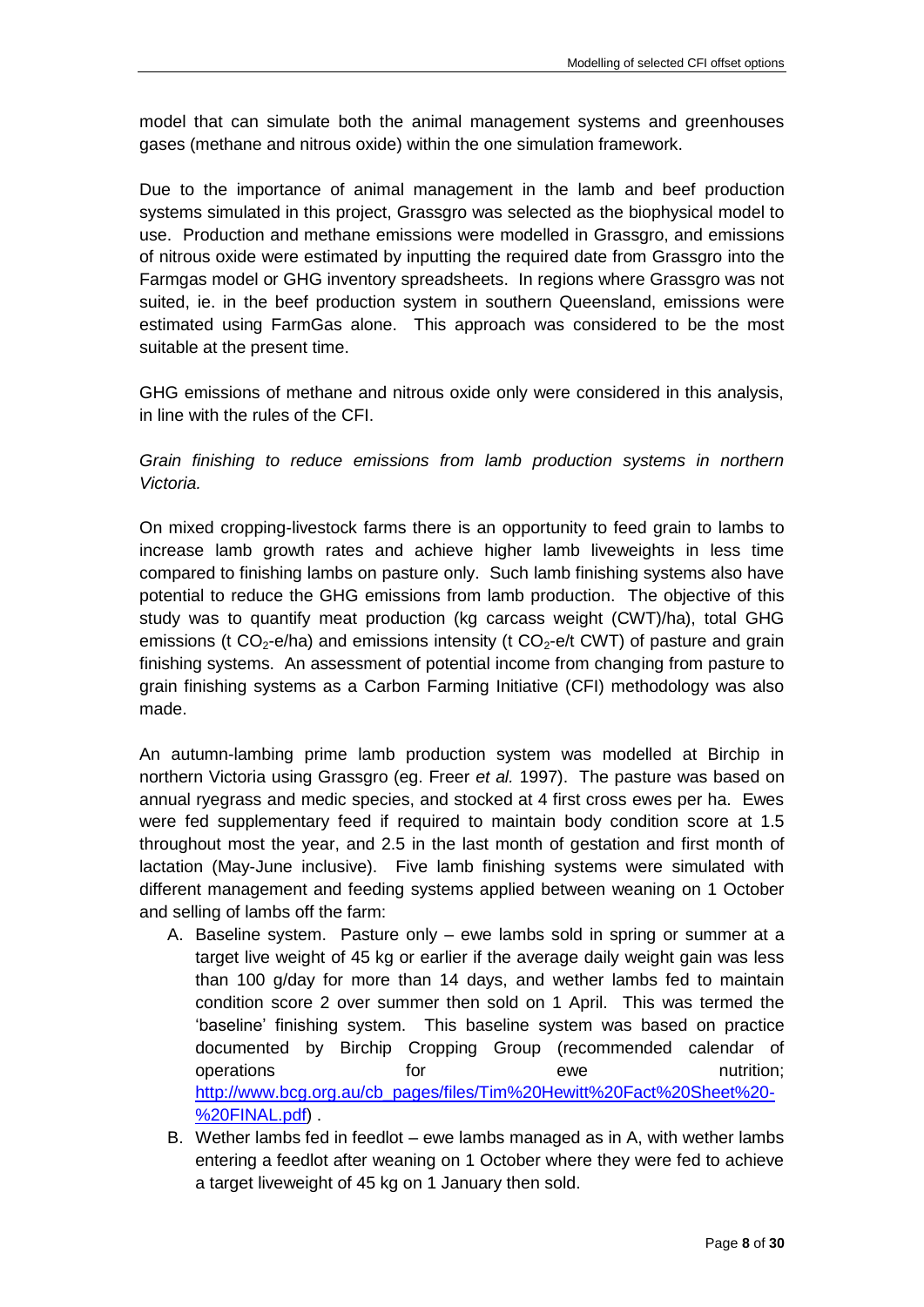- C. Wether lambs fed in paddock management as for B, except that wether lambs were also given access to pasture if available.
- D. All lambs fed in feedlot ewe and wether lambs fed in feedlot from weaning on 1 October to reach target liveweight of 45 kg on 1 January.
- E. All lambs fed in paddock management as for D, except that lambs were also given access to pasture if available.

A schematic diagram of the lamb management systems is provided in Figure 1.

| Scenario             | Jun                     | Jul            | Aug                  | Sep            | Oct        | <b>Nov</b>     | <b>Dec</b> | Jan | Feb | Mar | Apr | May |
|----------------------|-------------------------|----------------|----------------------|----------------|------------|----------------|------------|-----|-----|-----|-----|-----|
| A                    | Wether lambs on pasture |                | on pasture           |                |            |                |            |     |     |     |     |     |
|                      | Ewe lambs on pasture    |                |                      | on pasture     |            |                |            |     |     |     |     |     |
| B                    | Wether lambs on pasture |                | fed in feedlot       |                |            |                |            |     |     |     |     |     |
|                      | Ewe lambs on pasture    |                |                      | on pasture     |            |                |            |     |     |     |     |     |
| C                    | Wether lambs on pasture |                |                      |                |            | fed on paddock |            |     |     |     |     |     |
|                      | Ewe lambs on pasture    |                |                      |                | on pasture |                |            |     |     |     |     |     |
| D                    | Wether lambs on pasture |                | fed in feedlot       |                |            |                |            |     |     |     |     |     |
| Ewe lambs on pasture |                         | fed in feedlot |                      |                |            |                |            |     |     |     |     |     |
| Е                    | Wether lambs on pasture |                |                      | fed on paddock |            |                |            |     |     |     |     |     |
|                      |                         |                | Ewe lambs on pasture |                |            | fed on paddock |            |     |     |     |     |     |

**Figure 1.** Diagram of wether and ewe lamb management in the five scenarios at Birchip, indicating times of year that lambs are on farm and whether they are grazing pasture of being fed in feedlot or on the paddock (with access to pasture).

Animal production and enteric methane emissions were estimated using the approach of Blaxter and Clapperton (1965), as implemented in Grassgro, with nitrous oxide emissions estimated using inventory approaches (Browne *et al.* 2011). A farm gross margin analysis was conducted (see Appendix 1 for details) including an investigation of the potential income from a CFI project that changed management from scenario A, based on a price of \$20 per t  $CO<sub>2</sub>$ -e.

#### *Improving forage quality by adding lucerne to the farm.*

An August-lambing prime lamb production system was modelled at Hamilton in south-west Victoria using Grassgro (eg. Freer *et al.* 1997). The pasture was based on perennial ryegrass and sub clover species, and stocked at 10 first cross (Merino x Border Leicester) ewes per ha. Ewes were fed supplementary feed if required to maintain body condition score at 1.5 throughout most the year, and 2.5 in the last month of gestation and first month of lactation (mid July to mid September inclusive).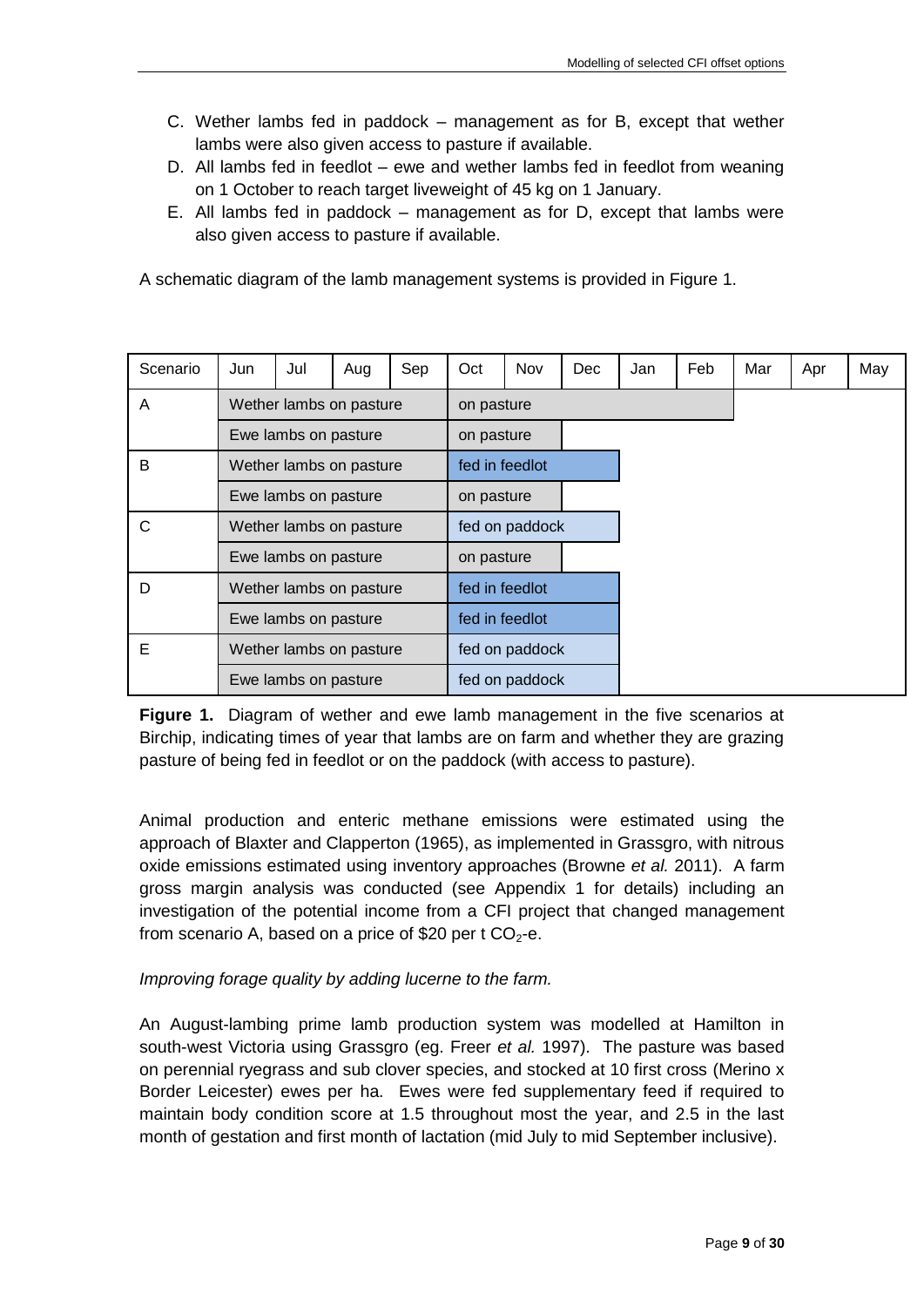Six different lamb finishing systems were simulated:

- A. Pasture only lambs sold between late spring and early winter at a target live weight of 45 kg or earlier if the average daily weight gain was less than 100 g/day for more than 14 days. This was termed the 'baseline' system. The characteristics of this system were based on management of top 20% producers from the Department of Primary Industries Victoria Farm Monitor report.
- B. 20% farm area sown to lucerne lambs were managed as in A.
- C. 30% farm area sown to lucerne lambs were managed as in A.
- D. Pasture only but lambs production fed in paddock all lambs fed in feedlot from weaning on 15 November to reach target liveweight of 45 kg on 20 Febraury. This scenario was included to provide a contrast in management.
- E. As for B, but incorporating 27% lower methane emissions from stock grazing lucerne compared to perennial ryegrass in months December to April based on the report by Phillips (2011).
- F. As for C, but incorporating 27% lower methane emissions from stock grazing lucerne compared to perennial ryegrass in months December to April based on the report by Phillips (2011).

Animal production and enteric methane emissions were estimated using the approach of Blaxter and Clapperton (1965), as implemented in Grassgro. Nitrous oxide emissions were estimated using inventory approaches (Browne *et al.* 2011). A farm gross margin was also calculated using the costs and prices documented in Appendix 1.

#### *Improving maternal efficiency in northern beef herds.*

A self-replacing beef herd was modelled in south-west Queensland with increasing conception rates designed to achieve weaning rates 50, 60 70 and 80%. A suitable biophysical model was not available so assumptions were based on farm benchmark information. The weaning rates selected were based on preliminary results from the 'Cash Cow' project indicating that the percentage of mature breeders pregnant four months ranged from approximately 30 to 90% in the Southern Forest region. Using this data, the weaning rates modelled (50 to 80%) represented a range from what would be expected on the on a farm in the lowest 25% weaning rate to one with weaning rates in the top 30%.

The general approach was to model the herd structures for the 50% weaning rate (the baseline scenario) based on a breeding herd of 995 cows and calculate the farm gross margin for meat production. Breeding herd size for the 60, 70 and 80% weaning rates were set so that the number of cows weaned on the farm was maintained. Heifers were kept as replacement breeding stock as required to replace cows culled because they were non-pregnant or cast for age. At low weaning rates all heifers were kept and additional heifers were purchased from off-farm to maintain the breeding herd, whereas at high weaning rates surplus heifers were sold.

There was no biophysical modelling approach available for predicting pasture and animal production from this region, so assumptions were made about animal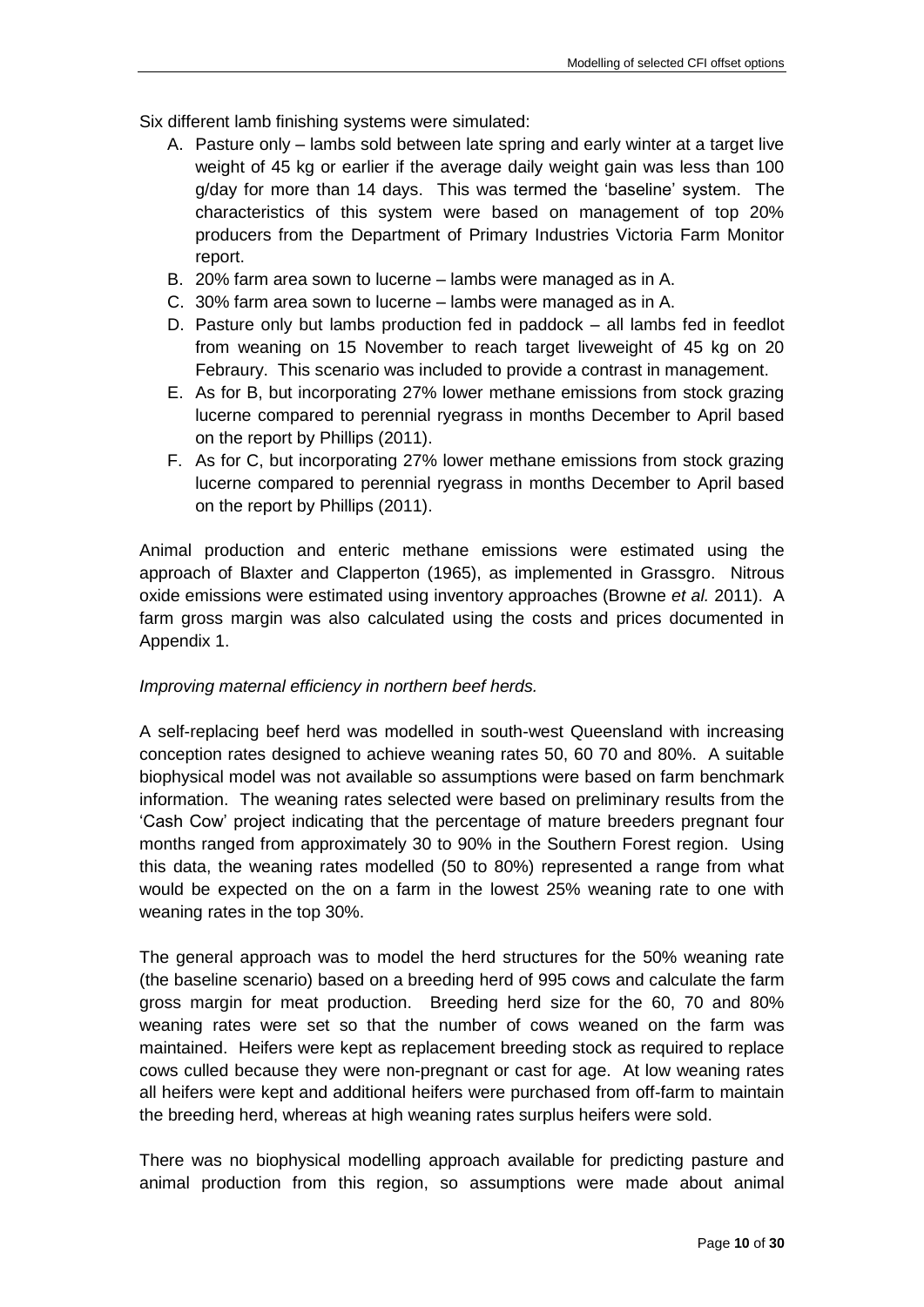liveweights based on data from beef weaner production on native pastures collated by NSW Department of Primary Industries [\(http://www.dpi.nsw.gov.au/\\_\\_data/assets/pdf\\_file/0007/175534/14-Inland-store](http://www.dpi.nsw.gov.au/__data/assets/pdf_file/0007/175534/14-Inland-store-weaners.pdf)[weaners.pdf,](http://www.dpi.nsw.gov.au/__data/assets/pdf_file/0007/175534/14-Inland-store-weaners.pdf) accessed August 2012). The key assumptions are documented in Table 1.

Emissions from the four scenarios were estimated using FarmGas. A farm gross margin was calculated based on the costs and prices documented in Appendix 2, with an analysis of CFI income based on a price of \$20 per t  $CO<sub>2</sub>$ -e.

**Table 1.** Production assumptions for the beef breeding enterprise in south-west Queensland.

| Parameter                        | Assumption        |
|----------------------------------|-------------------|
| Cow weight (average)             | 440 kg liveweight |
| Steer weight at sale (9 months)  | 260 kg liveweight |
| Heifer weight at sale (9 months) | 230 kg liveweight |
| Bull weight at sale              | 700 kg liveweight |
| Dressing percentage (all stock)  | 52%               |
|                                  |                   |

#### *Emissions from a beef supply chain in southern Australia*

Production, GHG emissions and profitability was simulated from a cow-calf, background and feedlot system at Hamilton in south west Victoria. The cow-calf and backgrounding systems were both based on perennial ryegrass and sub clover pastures. A self-replacing cow-calf system stocked at 2.2 Angus (500 kg mature weight) cows per ha was simulated, where steers and excess heifers were sold at five months of age. Steers were purchased by a backgrounding operation in the same region at an average liveweight of 175 kg, stocked a 4 steers/ha and grown to 350 kg liveweight. At this weight the steers entered a feedlot and were grown to 500 kg over 100 days. The supply chain together with a timeline is shown in Figure 2.



**Figure 2.** Flow chart of the beef supply chain indicating the months that the steers are in each of the cow-calf, backgrounding and feedlot systems, and the liveweight change in each of the systems.

In the cow calf and backgrounding systems the cattle were fed pasture only, except if the body condition score of animal dropped below 2.5 for mature females and 3 for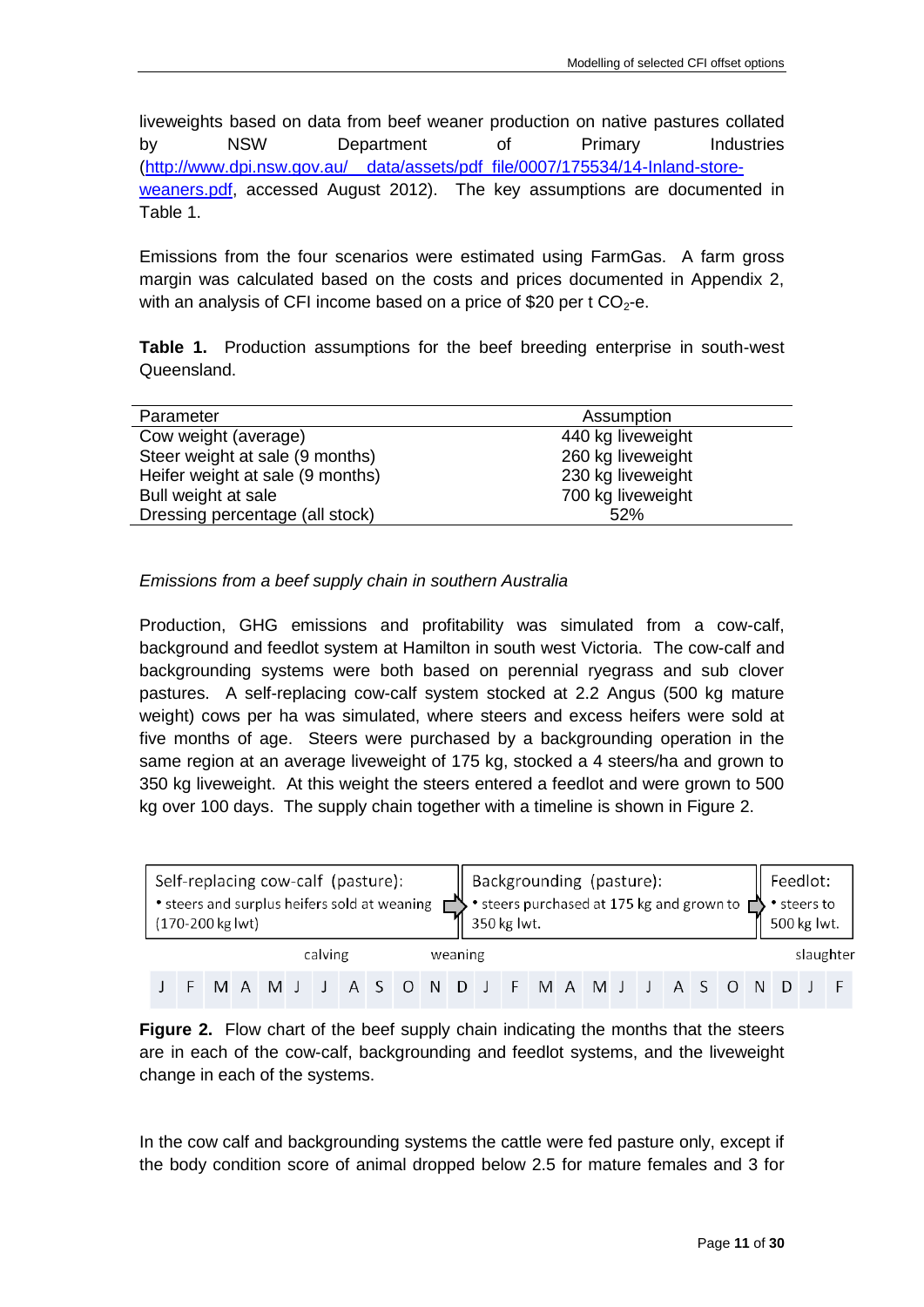weaners in which case they were fed a maintenance diet. In the feedlot the steers were fed *ad libitum* an 80:20 mix of crushed sorghum and cottonseed meal (80% dry matter digestibility, 12.6 MJ ME/kg DM, 17% crude protein and 75% rumen degradable protein).

Enteric methane emissions were estimated using the approach of Blaxter and Clapperton (1965), as implemented in Grassgro. Nitrous oxide emissions were estimated using inventory approaches. Key assumptions about the cost and prices used in the economic analysis of the cow-calf and backgrounding systems are documented in Appendix 3.

## <span id="page-11-0"></span>**4 Results and discussion**

*Grain finishing to reduce emissions from lamb production systems in northern Victoria.*

The baseline lamb finishing systems that primarily relied on pasture (system A) had the lowest total meat sold (on average 93 kg carcass weight/ha, Figure 3a), highest total emissions per hectare  $(1.36 \text{ t } CO_2$ -e/ha, Figure 4a) and the highest emissions intensity of all five systems (14.7 kg  $CO<sub>2</sub>$ -e/kg carcass weight, Figure 4b). Across the lamb finishing systems simulated methane contributed 90% and nitrous oxide 10% of total GHG emissions expressed at  $CO<sub>2</sub>$ -e.

Earlier finishing of wether lambs by feeding in a feedlot (B) or in the paddock (C) increased meat production with lower total emissions, leading to a 7-8% reduction in emissions intensity. When all lambs where fed in the feedlot (D) or in the paddock (E) there were further increases in meat sold, and this meat was produced with lower emissions intensity. These increases in production and production efficiency were achieved by finishing lambs earlier and more consistently to the target weight by replacing a poor quality pasture diet (50% dry matter digestibility) with a supplementary feed ration (80% dry matter digestibility) for lambs over the summer months.

Under the meat price and supplementary prices used in this analysis (Appendix 1), feedlotting lambs was more profitable than the pasture finishing system (Figure 3b). However this result is highly sensitive to meat and supplementary feed prices. The sensitivity analysis presented in Table 2 indicates that if meat price declined by 25% or if supplementary feed price increased by 25% the feeding of grain to livestock would not be profitable. This indicates that it would not be profitable to feedlot lambs in all years.

Total emissions were reduced in the production feeding systems (B-E) by 50-70 kg  $CO<sub>2</sub>$ -e/ha compared to the pasture finishing system (A). If scenario A is considered to be the baseline management in a CFI methodology, and the farmer was paid \$20/t  $CO<sub>2</sub>$ -e, these reductions would lead to a payment equivalent to \$1.00-1.40/ha. This income would be considered modest, contributing less than 2% to the gross margin of these production systems.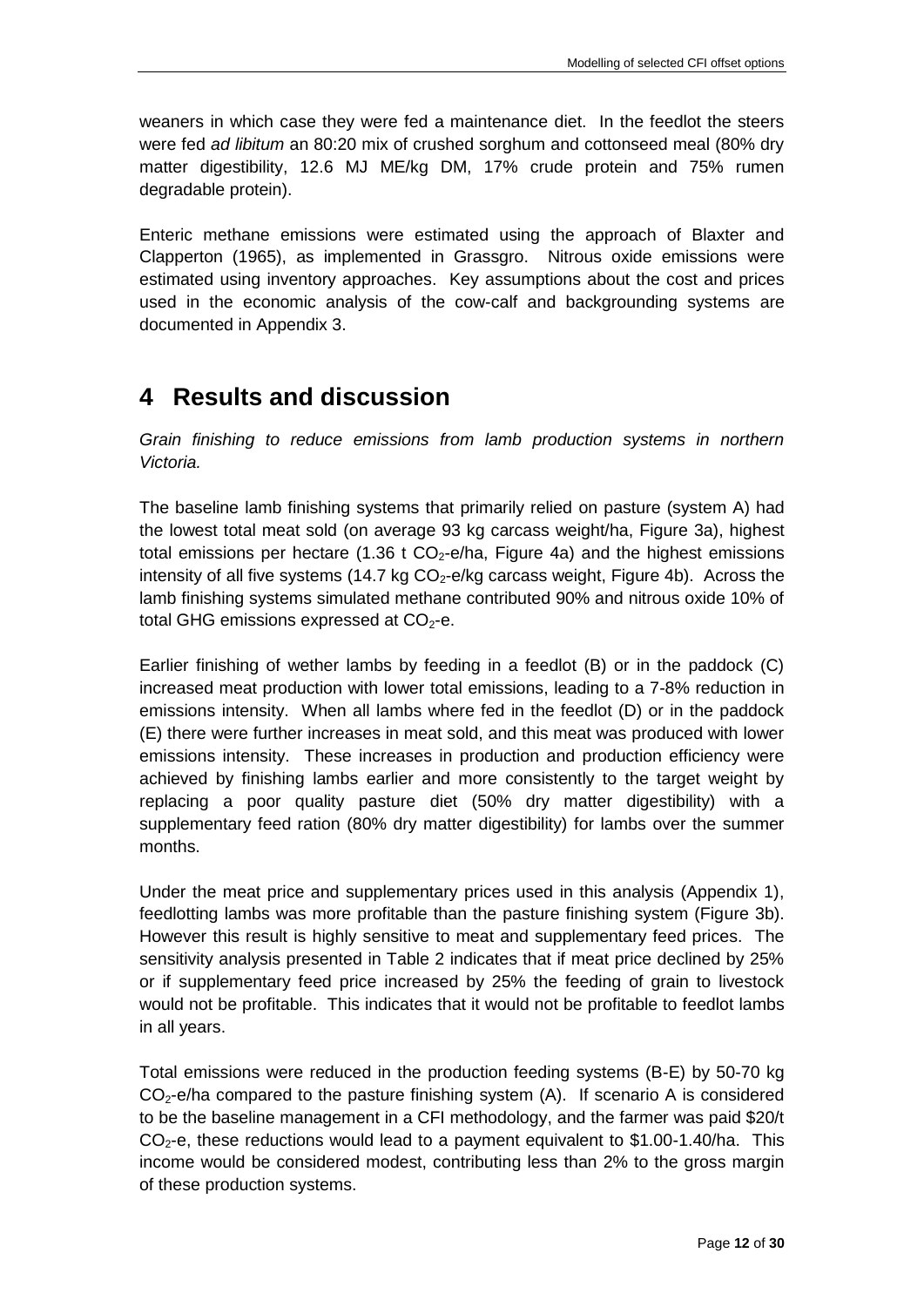The proportional gains relative to the baseline, pasture finishing system (A) were greater for emissions intensity ( $\approx 8\%$  for B and C,  $\approx 14\%$  for D and E) than for total emissions (4-5% for B-E). Nevertheless, this analysis demonstrates that production feeding of lambs with grain can achieve both increased meat production and reduced emissions per ha, leading to significant gains in emissions intensity.



**Figure 3.** (a) Annual meat sold (kg carcass weight (cwt)/ha) and (b) gross margin (\$/ha) for the pasture and feeding lambs finishing systems, as described in Figure 1. Box-plots indicate variation over 40 years (1960-2009) showing minimum, 25, 50, 75<sup>th</sup> percentiles and the maximum, with the dot indicating the mean.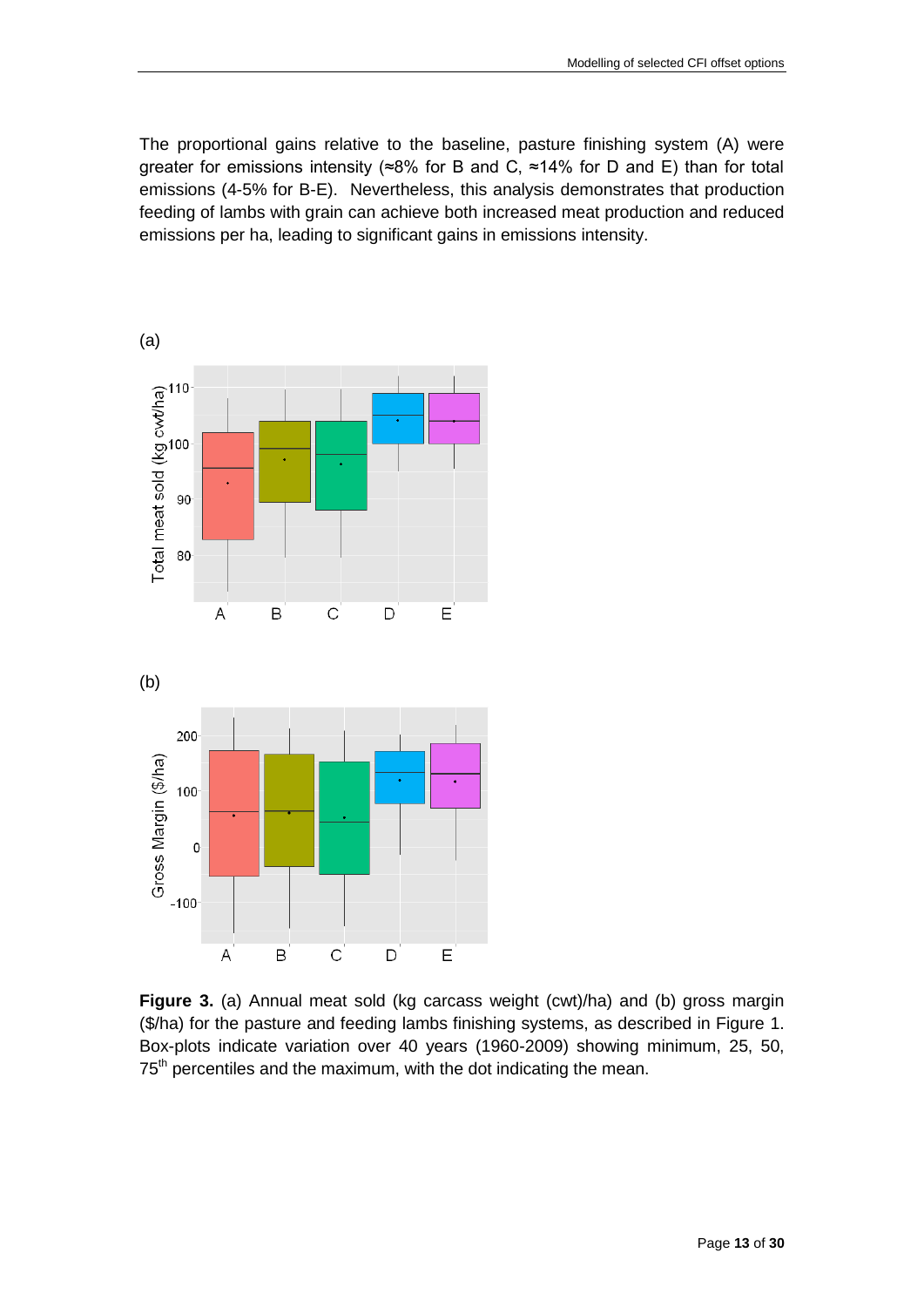



**Figure 4.** (a) Annual total emissions (t  $CO_2$ -e) per 200 ha farm and (b) emissions intensity of sheep meat production (kg  $CO<sub>2</sub>$ -e/kg carcass weight) for the pasture and feeding lambs finishing systems, as described in Figure 1. Box-plots indicate variation over 40 years (1960-2009) showing minimum, 25, 50,  $75<sup>th</sup>$  percentiles and the maximum. The dot indicates the mean.

Brief description of lamb finishing systems at Birchip (see Figure 1 for details):

- A. Baseline system. Pasture only.
- B. Wether lambs fed in feedlot.
- C. Wether lambs fed in paddock.
- D. All lambs fed in feedlot.
- E. All lambs fed in paddock.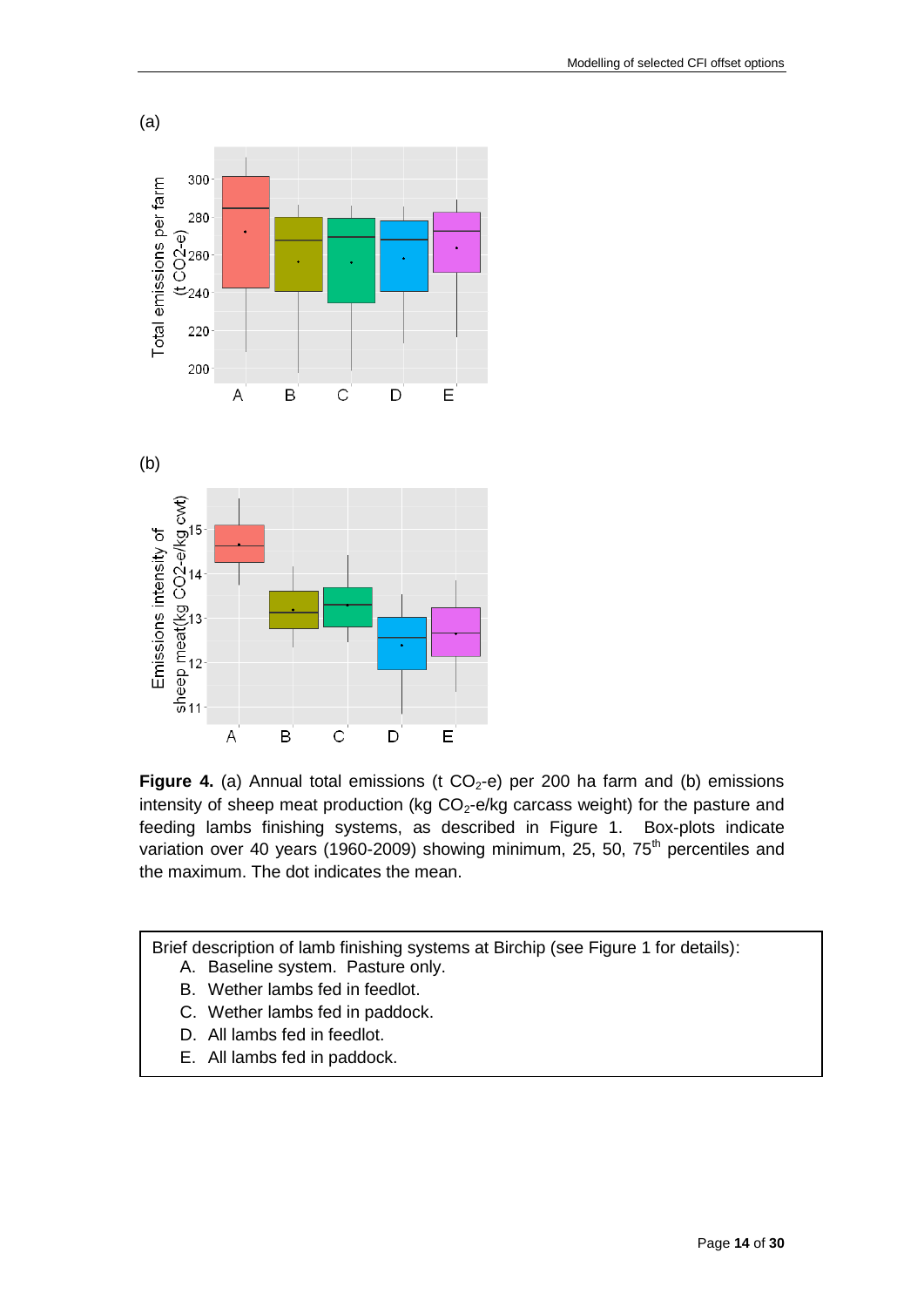**Table 2.** Sensitivity of farm gross margin (\$/ha) to percentage changes in meat and supplementary feed prices for system B (wether lambs fed in feedlot) at Birchip. In the zero change scenarios the meat prices were \$4.11/kg cwt for lamb and \$2.78/kg cwt for ewes, while the supplementary feed price was \$178.8/ tonne.

|                                 |        | Percent change in meat prices |          |          |       |       |  |
|---------------------------------|--------|-------------------------------|----------|----------|-------|-------|--|
|                                 |        | $-25%$                        | $-10%$   | 0%       | 10%   | 25%   |  |
|                                 | $-25%$ | \$46                          | \$103    | \$142    | \$180 | \$238 |  |
|                                 | $-10%$ | $-$ \$3                       | \$55     | \$93     | \$132 | \$189 |  |
| Percent change<br>in supplement | 0%     | $-$ \$36                      | \$22     | \$61     | \$99  | \$157 |  |
| price                           | 10%    | $-$ \$68                      | $-$10$   | \$28     | \$67  | \$125 |  |
|                                 | 25%    | $-$117$                       | $-$ \$59 | $-$ \$20 | \$18  | \$76  |  |

*Improving forage quality by adding lucerne to the farm.*

The simulated monthly growth patterns of ryegrass and lucerne at Hamilton indicated that lucerne did produce more forage over summer and autumn but less during the winter and spring (Figure 5). The changes in seasonal pattern of pasture production led to some changes in meat produced, with lower production when 20 or 30% of the farm are was sown to lucenre compared to the perennial ryegrass based pasture, while the feedlotting option (Scenario D) produced a small increase in meat production (Figure 6a). These production patterns were reflected in the farm gross margins (Figure 6b).

Overall there was little difference between the systems in GHG emissions per hectare (averages of 4.03-4.22 t  $CO<sub>2</sub>$ -e/ha, Figure 7a) or emissions intensity (14.1-15.9 kg  $CO<sub>2</sub>$ -e/kg carcass weight, Figure 7b) across the farm systems simulated. Methane contributed 83% of total farm CO<sub>2</sub>-e emissions. The inclusion of lucerne on the farm provided a higher quality feed over the summer and autumn months but its growth rate was not always higher than the perennial pasture. In some years, this resulted in the lambs being kept on the farm longer through summer with little weight gain, leading to higher methane emissions. Lower emissions were only predicted with lucerne when the 27% reduction in stock grazing lucerne between the months November and April (Phillips 2011) was applied. Under these conditions, total emissions per ha from the farm with 30% lucerne were 4.03 t  $CO<sub>2</sub>$ -e/ha compared to 4.13 t CO<sub>2</sub>-e/ha on the baseline farm. At a price of \$20 pet t CO<sub>2</sub>-e this would be worth \$2.00 per ha to the farmer. This income is equivalent to 0.25% of the gross margin of the baseline farm.

Further work is required to verify the emissions reductions from stock grazing lucerne as the report by Phillips (2011) was a preliminary study.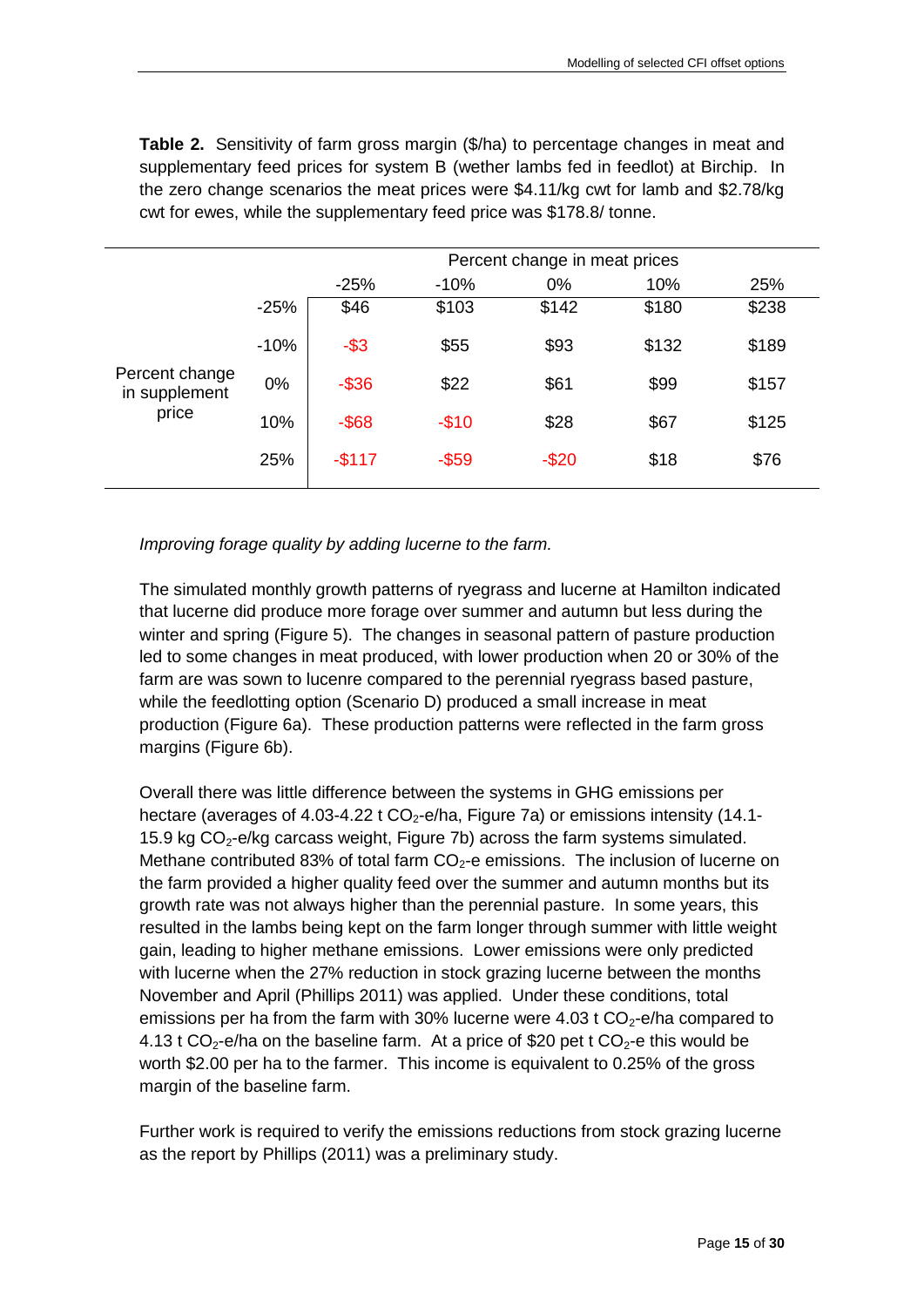

**Figure 5**. Simulated long-term (1961-2009) average monthly growth rates (kg DM/ha.day) of perennial ryegrass and lucerne pastures in rain-fed conditions at Hamilton, south-west Victoria.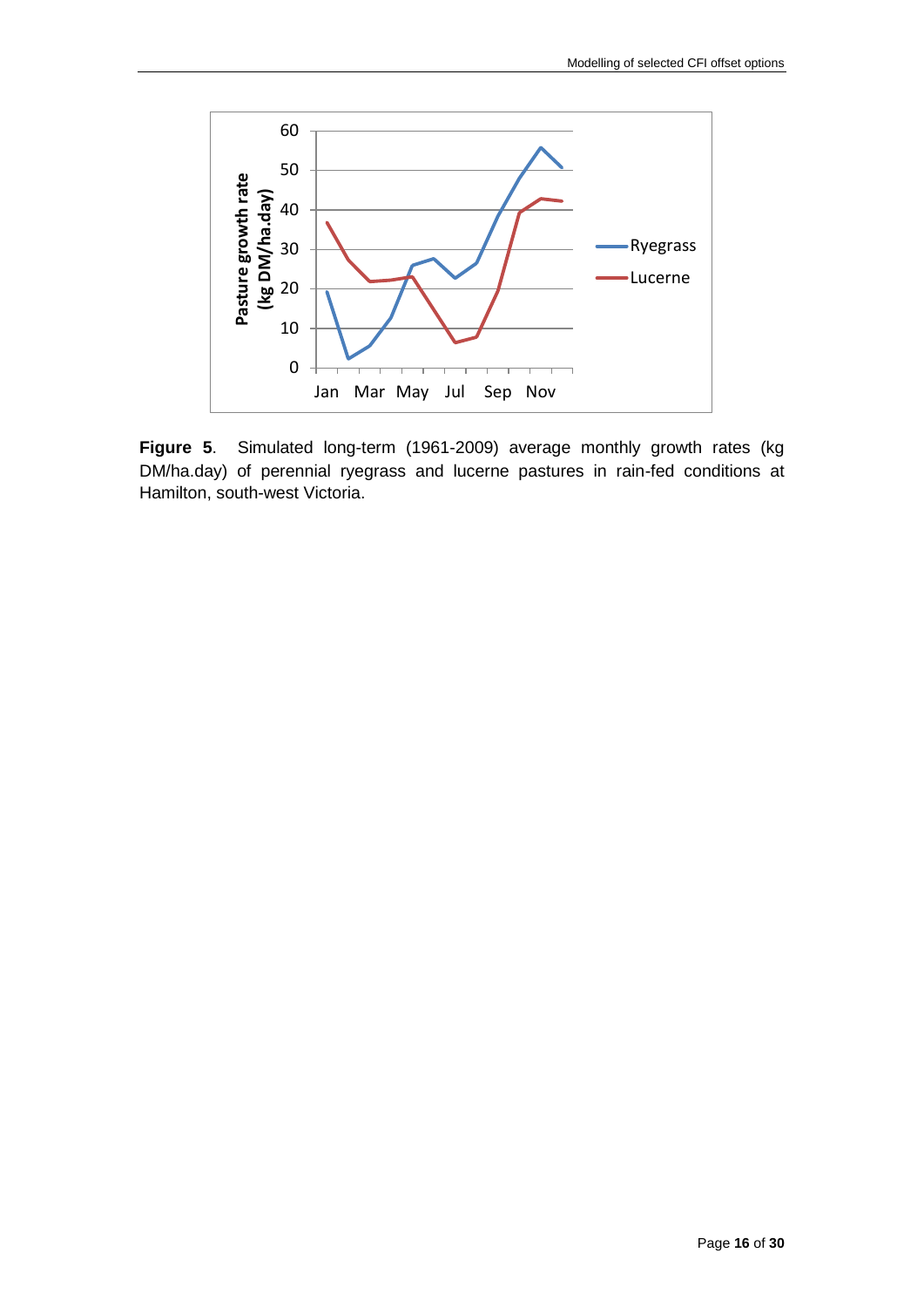

**Figure 6.** (a) Annual meat sold (kg carcass weight (cwt)/ha) and (b) gross margin (\$/ha) for the pasture and feeding lambs finishing systems at Hamilton. Box-plots indicate variation over 40 years (1960-2009) showing minimum, 25, 50,  $75<sup>th</sup>$ percentiles and the maximum, with the dot indicating the mean.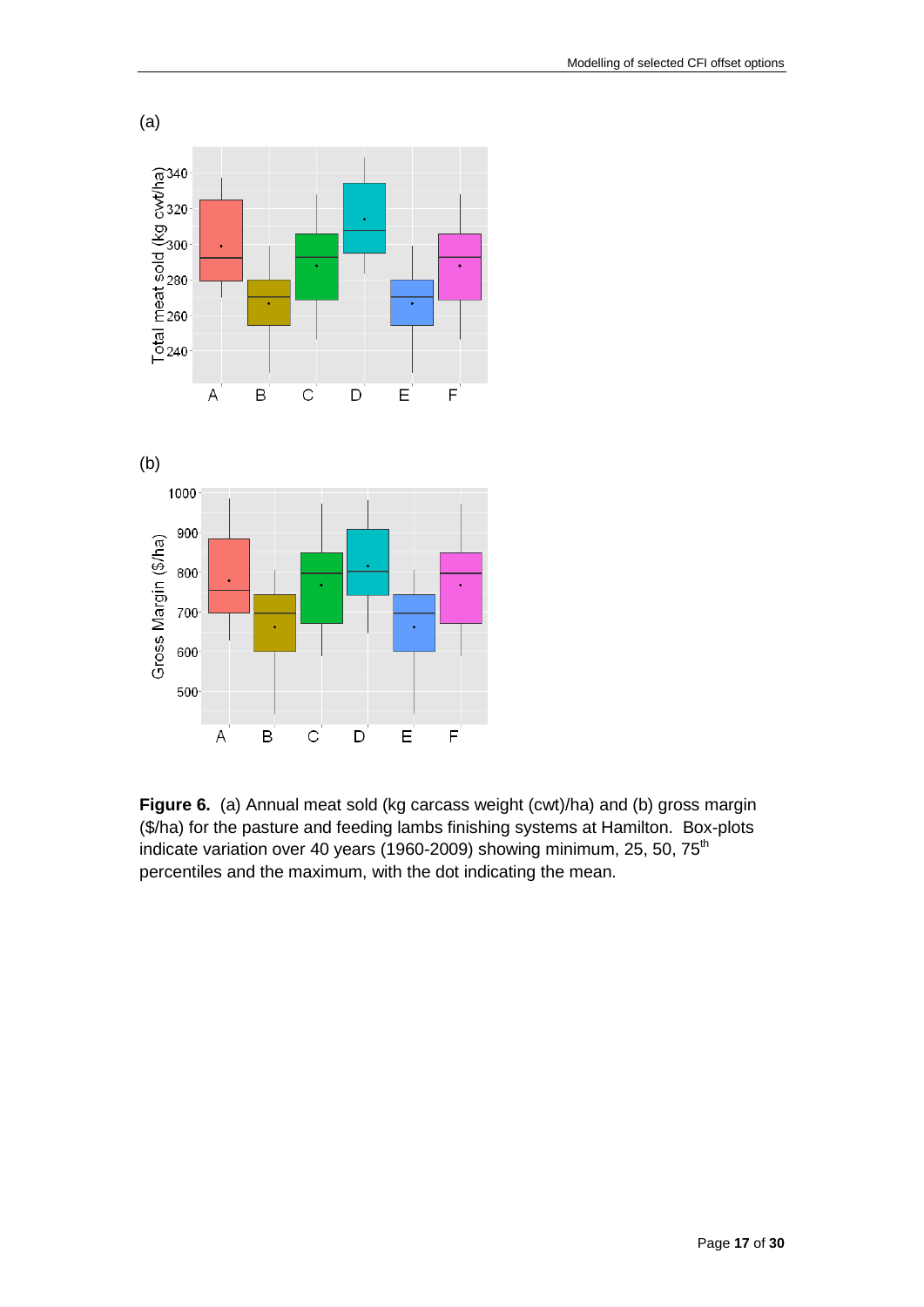



Brief description of lamb finishing systems at Hamilton:

- A. Baseline system grass and legume pasture only.
- B. 20% farm area sown to lucerne.
- C. 30% farm area sown to lucerne.
- D. Pasture only but lambs production fed in paddock.
- E. As for B, but with lower methane emissions from lucerne (Phillips 2011).
- F. As for B, but with lower methane emissions from lucerne (Phillips 2011).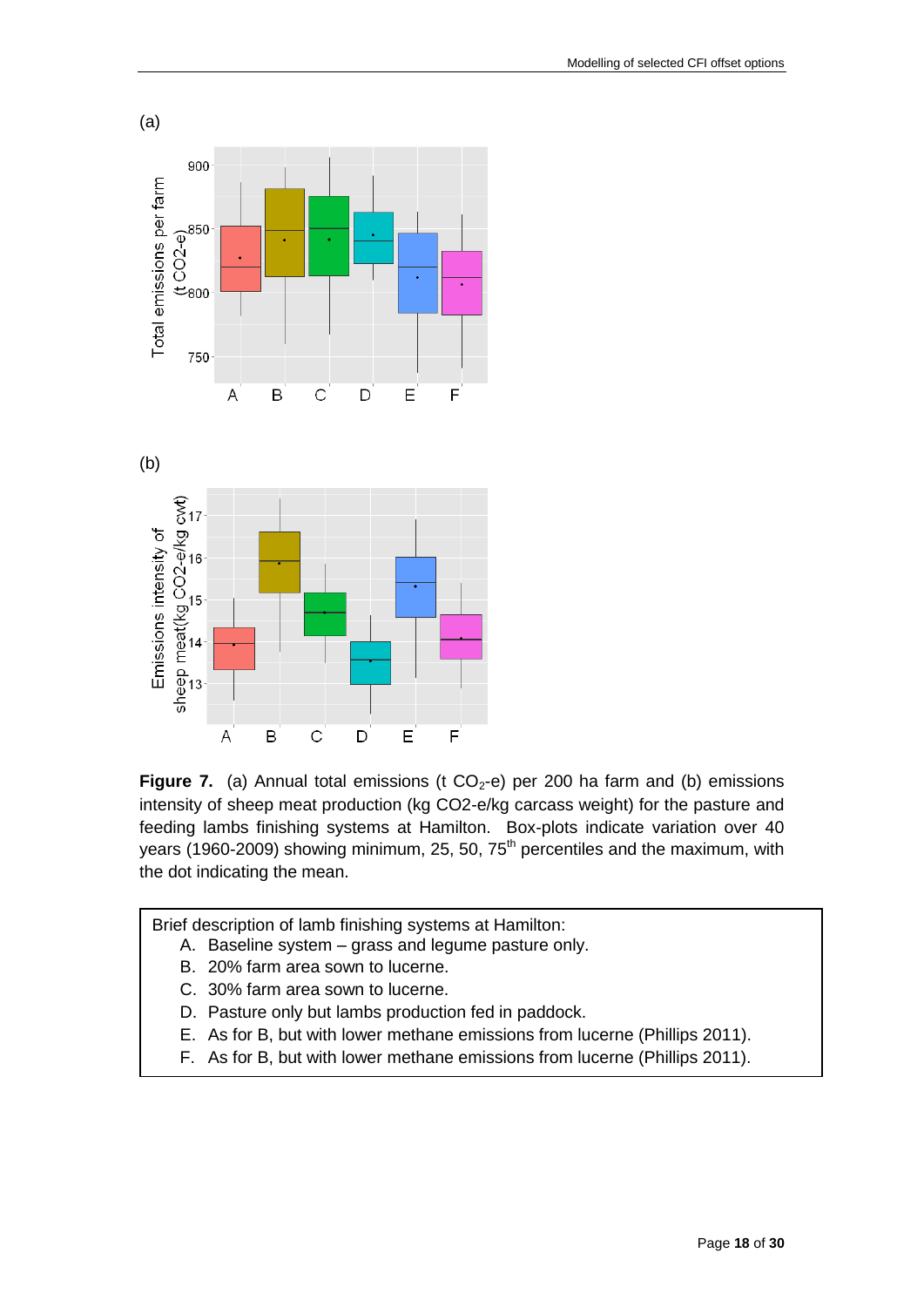*Increasing weaning rates in northern beef herds.*

Herd size at the different weaning rates were determined to maintain the number of calves weaned at the same level as in the 50% weaning rate (Baseline) scenario (Table 3). It was not appropriate to simply maintain the number of weaners sold from the farm, as changes in the ratio of meat sold from cows (either cast of age or because they were not pregnant) occur as weaning rate increases. This is illustrated in Table 3. At lower weaning rates a larger number of cows were sold because they were not pregnant, all of the female weaners were retained on farm as replacements and additional heifers were purchased to maintain the breeding herd size, and male weaners were sold. By contrast at higher weaning rates less of the breeding herd was sold because fewer cows were not pregnant, and not all of the female weaners were required as replacements in the breeding herd resulting in a higher number of weaners being sold. Total cow and weaner meat sold per year is shown in Figure 8.

Adopting the approach of maintaining the number of calves weaned resulted in similar gross margins from the livestock enterprises at the four different weaning rates (≈\$200,000 per farm).

**Table 3.** Annual summary of the breeding herd size, number of cows sold as cast of age or non-pregnant, number of calves weaned, the number of replacement heifers purchased to maintain the breeding herd and number of weaners sold at the four weaning rates modelled.

| Livestock category       | 50%     | 60%     | 70%     | 80%     |
|--------------------------|---------|---------|---------|---------|
|                          | weaning | weaning | weaning | weaning |
| Breeding herd size       | 995     | 822     | 699     | 617     |
| Cows sold - CFA          |         | 16      | 29      | 47      |
| Cows sold – non-pregnant | 434     | 267     | 149     | 66      |
| Calves weaned            | 488     | 484     | 480     | 484     |
| Replacement heifers      | 197     | 41      | 0       | 0       |
| purchased                |         |         |         |         |
| Weaners sold             | 244     | 242     | 301     | 371     |

Total farm emissions declined at higher weaning rates in line with reduction in breeding herd size, by over 40% at the highest weaning rate compared to the baseline (3432 and 2006 t  $CO_2$ -e/farm for the baseline and 80% weaning rates respectively, Figure 9). There was relatively little difference in emissions intensity of total meat turn-off (Figure 10) because of the reduction in mature cows sold. There was however a substantial reduction in emissions intensity of weaner meat production from 100 to 35 kg  $CO<sub>2</sub>$ -e/kg CWT for the 50 and 80% weaning rates respectively (Figure 11).

Additional farm income from a CFI project at a price of \$20/t  $CO<sub>2</sub>$ -e is shown in Figure 12. The CFI income in moving from 50 to 60, 70 or 80% weaning rates was estimated at \$13,320, \$22,260 and \$28,520 per farm (4.2, 7.9 and 10.3% of gross farm income respectively).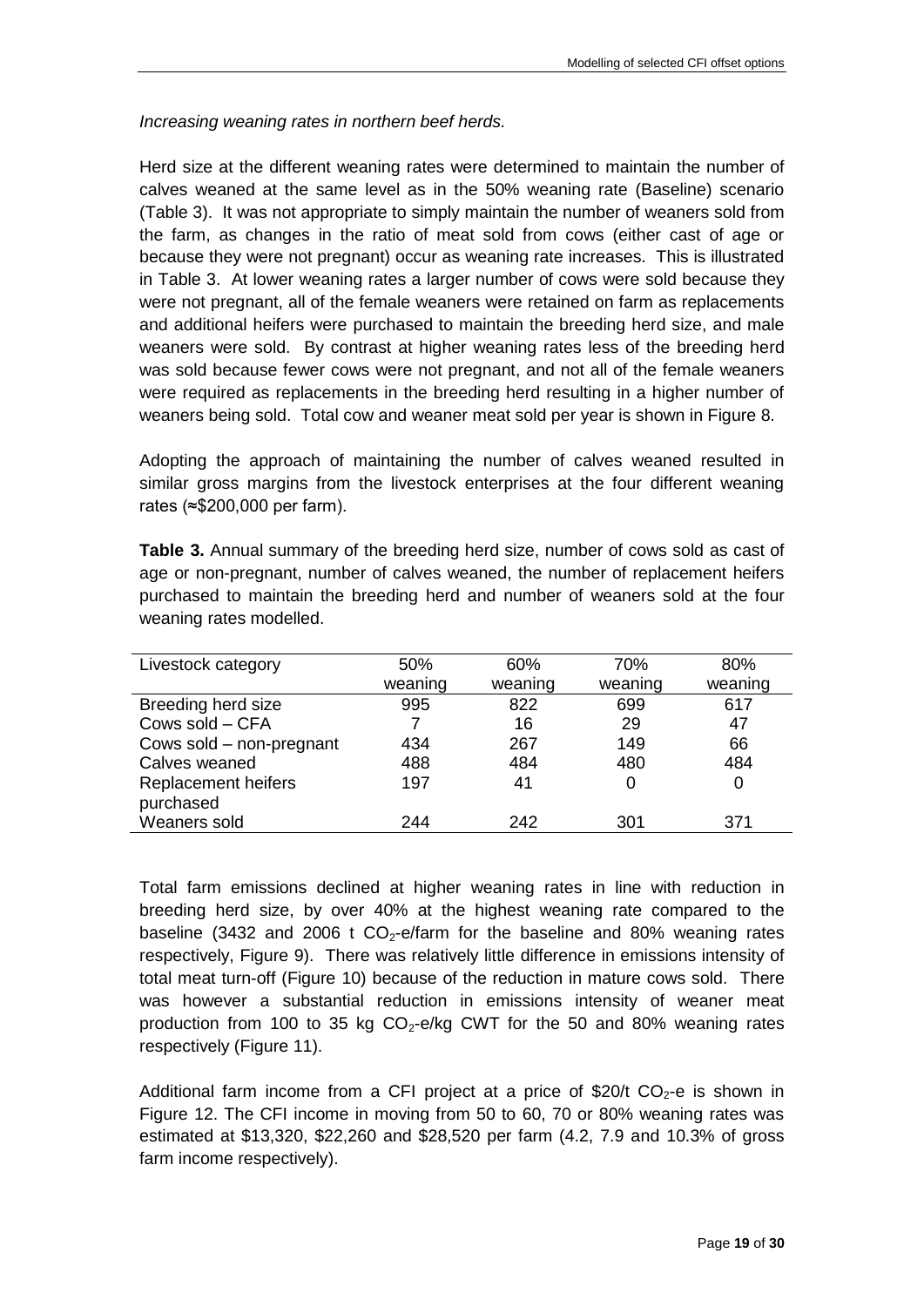At higher weaning rates there is an opportunity for a proportion of the farm to the locked up for conservation or tree production. The additional income associated with has not been calculated in this analysis.



**Figure 8.** Meat turn-off (kg carcass weight per farm) from cast-for-age and nonpregnant cows and weaners at 50, 60, 70 and 80% weaning rates for a self-replacing breeding herd in south-west Queensland.



**Figure 9.** Total GHG emissions (t CO<sub>2</sub>-e per farm) at 50, 60, 70 and 80% weaning rates for a self-replacing breeding herd in south-west Queensland.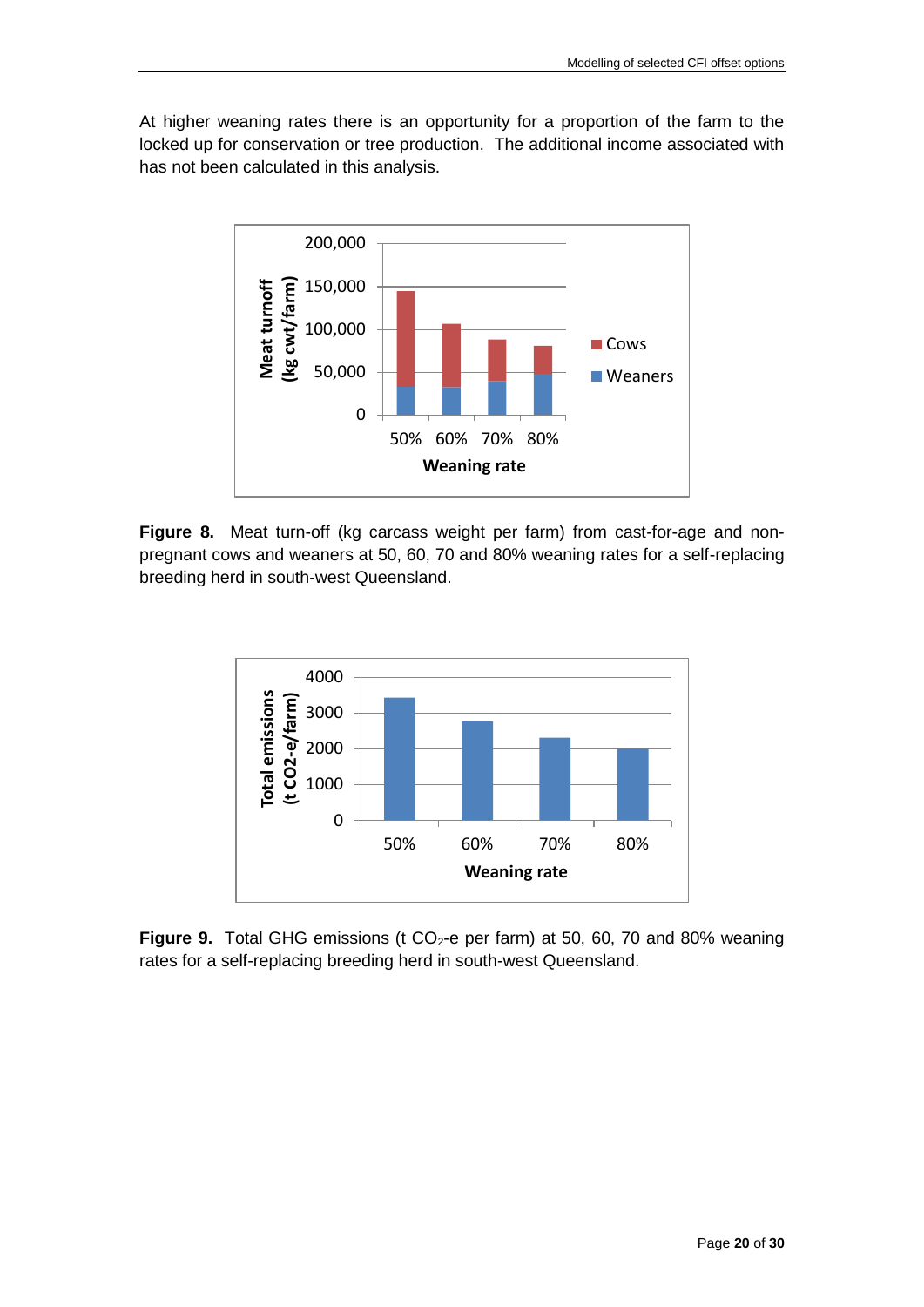

**Figure 10.** Emissions intensity (kg  $CO_2$ -e/kg carcass weight) of net (total meat sold minus replacement heifers purchased) meat turn-off at 50, 60, 70 and 80% weaning rates for a self-replacing breeding herd in south-west Queensland.



**Figure 11.** Emissions intensity (kg CO<sub>2</sub>-e/kg carcass weight) of weaner meat turn-off at 50, 60, 70 and 80% weaning rates for a self-replacing breeding herd in south-west Queensland.



**Figure 12.** Farm operating profit (\$/farm) showing profit from livestock and income generated from a CFI project (each relative to the 50% weaning 'baseline' scenario) at 50, 60, 70 and 80% weaning rates for a self-replacing breeding herd in south-west Queensland.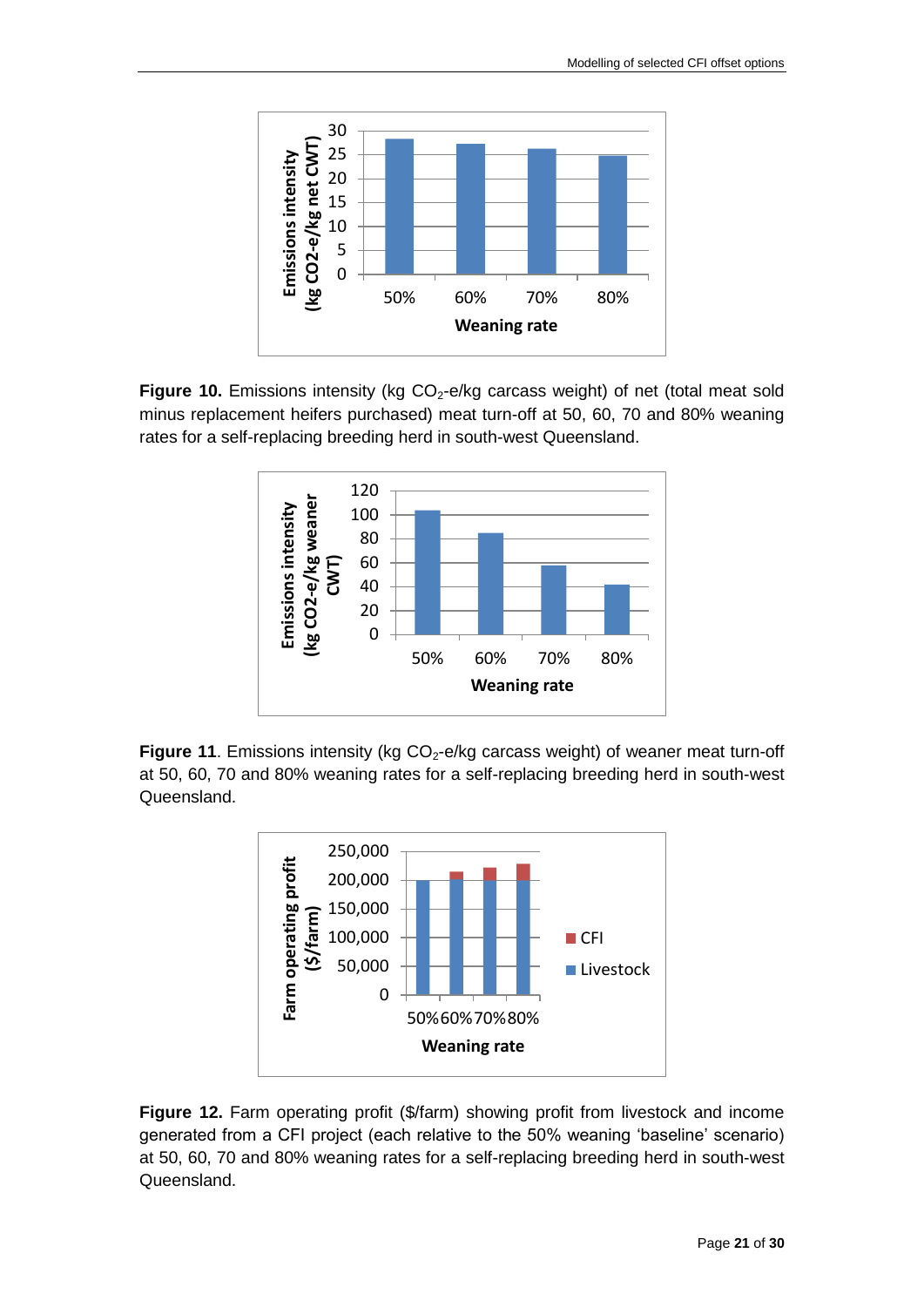#### *Emissions from a beef supply chain – cow-calf, backgrounding and feedlot*

Total meat sold from the cow-calf self replacing beef systems at Hamilton was approximately 400 kg livewight per ha (Figure 13a), and 1400 kg liveweight per ha from the backgrounding system. Based on the assumptions in Appendix 3, the backgrounding system was more profitable (Figure 13b).



**Figure 13.** (a) Annual meat sold (kg liveweight (lwt)/ha) and (b) gross margin (\$/ha) for the cow-calf and backgrounding beef systems at Hamilton. Box-plots indicate variation over 40 years (1960-2009) showing minimum, 25, 50,  $75<sup>th</sup>$  percentiles and the maximum, with the dot indicating the mean.

Over the lifetime of the steers total emissions averaged 4.76 t  $CO<sub>2</sub>$ -e/head and 9.5 kg  $CO<sub>2</sub>$ -e/kg liveweight gain, with 61, 24 and 15% of total emissions for cow-calf breeding, backgrounding and feedlot systems respectively. GHG emissions per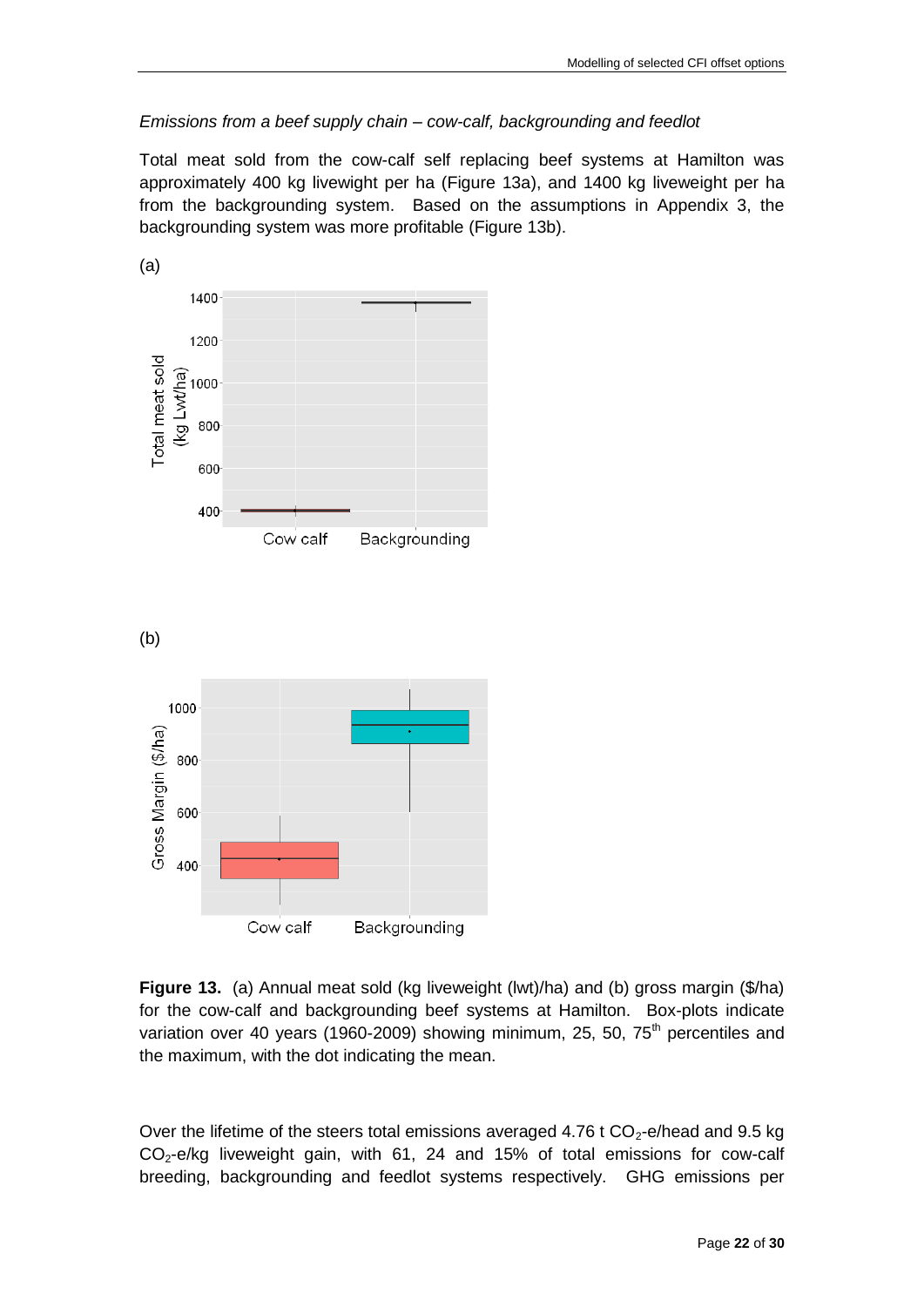head (Figure 14) and per kg liveweight gain (Figure 15) were highest in the cow-calf system and lowest in the feedlot. In the cow calf system the emissions from the breeding herd were attributed to the steers and surplus heifers sold resulting in higher emissions. Higher emissions from the backgrounding system compared to the feedlot reflect the longer time and lower growth rates on pasture (average of 300 days and 0.6 kg/day liveweight gain) compared to on the feedlot ration (average of 100 days and 1.5 kg/day liveweight gain).

This characterisation of emissions from the cow-calf, backgrounding and feedlot allows definition of where CFI projects may be targeted. The largest emissions are from the cow calf system. Improving reproductive performance will assist in reducing emissions in this system as demonstrated for the beef herd in south west Queensland in this report, however there may be less capacity to increase weaning rates in southern Australia. Options for backgrounding include use of higher quality forages to reduce the time spent on pasture before entering the feedlot. In the feedlot options such as lower protein rations are currently under investigation.



**Figure 14.** GHG emissions per steer (t CO<sub>2</sub>-e/head) of methane and nitrous oxide in the cow-calf, backgrounding and feedlot parts of the supply chain. The time spent and liveweight gain of steers in each part of the supply chain is shown in Figure 2.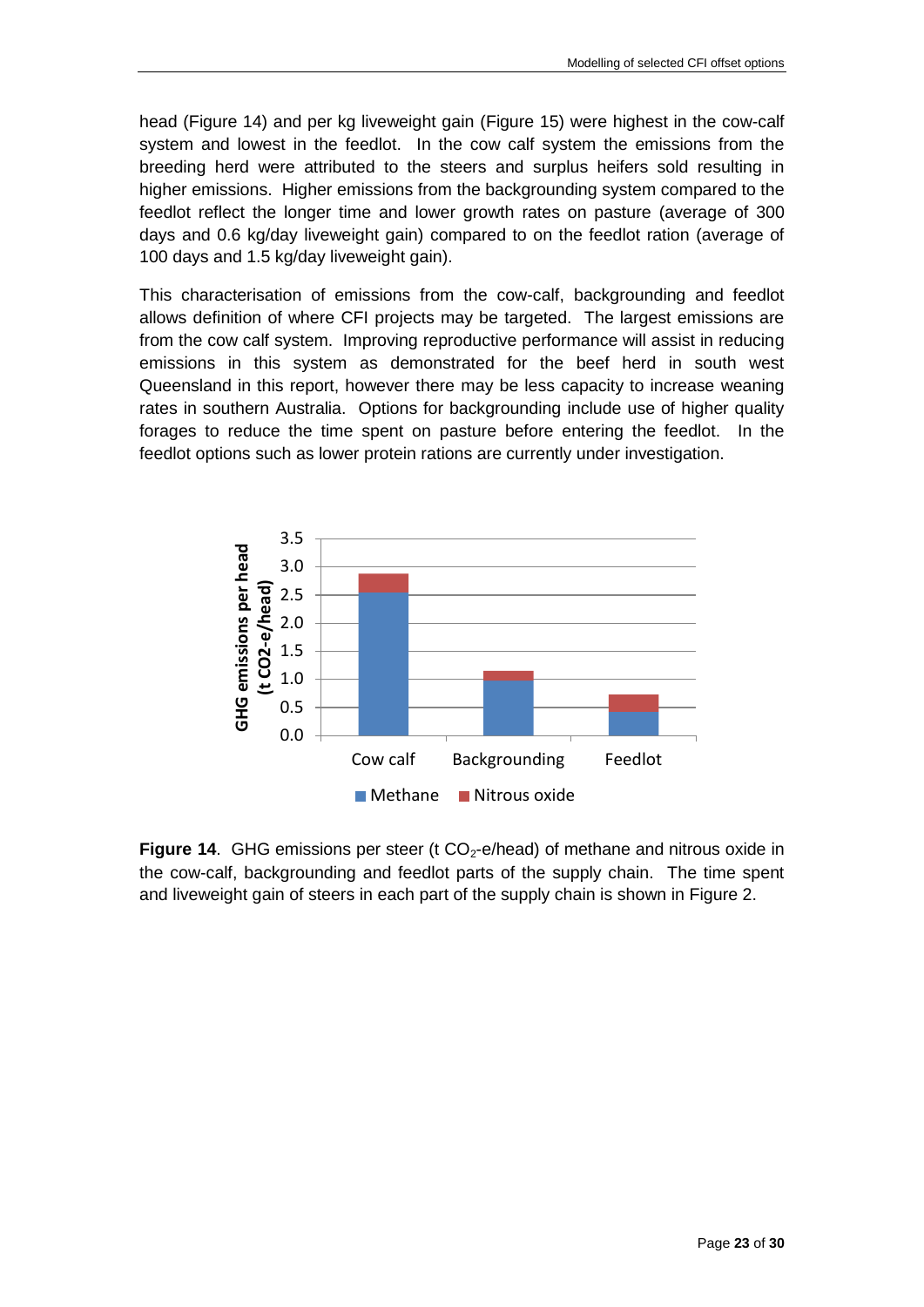

Figure 15. GHG emissions intensity of liveweight gain (kg CO<sub>2</sub>-e/kg lwt gain) of methane and nitrous oxide in the cow-calf, backgrounding and feedlot parts of the supply chain. The time spent and liveweight gain of steers in each part of the supply chain is shown in Figure 2.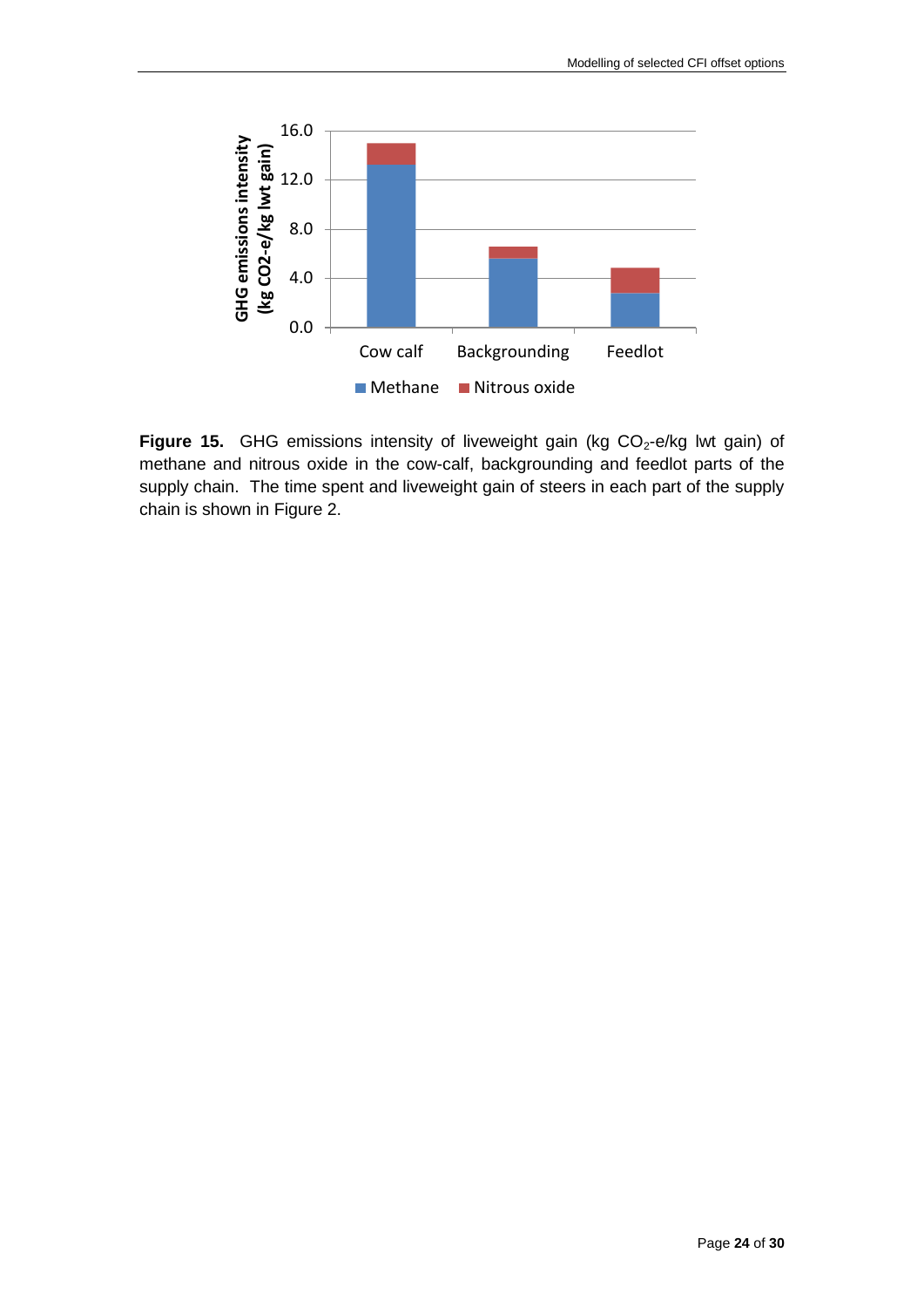## <span id="page-24-0"></span>**5 Conclusions**

The potential CFI methodologies investigated in this project focussed on improving farm management to reduce total emissions and/or emissions intensity from livestock production systems. The options included improving diet quality for earlier finishing of stock and increasing reproductive rates. In general where larger changes to the production system were made more substantial reductions in emissions were observed. For example, changing from a pasture to feedlot lamb finishing system at Birchip imposed a larger change in diet quality compared to replacing perennial ryegrass based pasture with lucerne at Hamilton. As a result the modelled changes in emissions and emission intensity were larger at Birchip than at Hamilton.

CFI projects must also be targeted to where the emissions occur in the production system. In the lamb finishing system case study at Birchip emissions from the lambs only were targeted which accounted for 35% of the total emissions per hectare. To further reduce emissions the breeding stock must also be targeted. The analysis of the beef supply chain in south west Victoria also highlighted that the breeding systems provided a large proportion of the emissions and helped to identify where projects to reduce emissions could be targeted.

The methodology developed in this project integrated biophysical modelling with inventory calculators to predict emissions of methane and nitrous oxide from the systems. One recommendation from this project is that there is a need for biophysical model development so that all greenhouse gas emissions can be modelled with realistic farm management in a single modelling framework.

As noted by Cottle *et al.* (2011) reductions in methane production will require an integrated suite of options including faster turnoff of livestock for slaughter, increasing reproductive efficiency, and selection of more efficient animals. The modelling presented in this report confirms that grain finishing lambs in the 'wheat-sheep' zone and increasing weaning rates in the northern beef industry can reduce emissions while maintaining or increasing production. In the grain finishing example, reductions in GHG emissions were small and potential CFI income low. Substantial emissions reductions were simulated by increasing weaning rates in south-west Queensland, but this represented a change in reproductive performance equivalent of moving from the industries  $25<sup>th</sup>$  to  $70<sup>th</sup>$  percentile. The question of what the appropriate 'baseline' is in this example needs further definition.

In many cases individual technologies or management options will not be capable of achieving large emissions reductions per farm, so the potential for CFI projects to generate much income for farmers is low. However there is still a benefit to the industry of improving the efficiency of production. Emissions intensity is an important metric in this respect.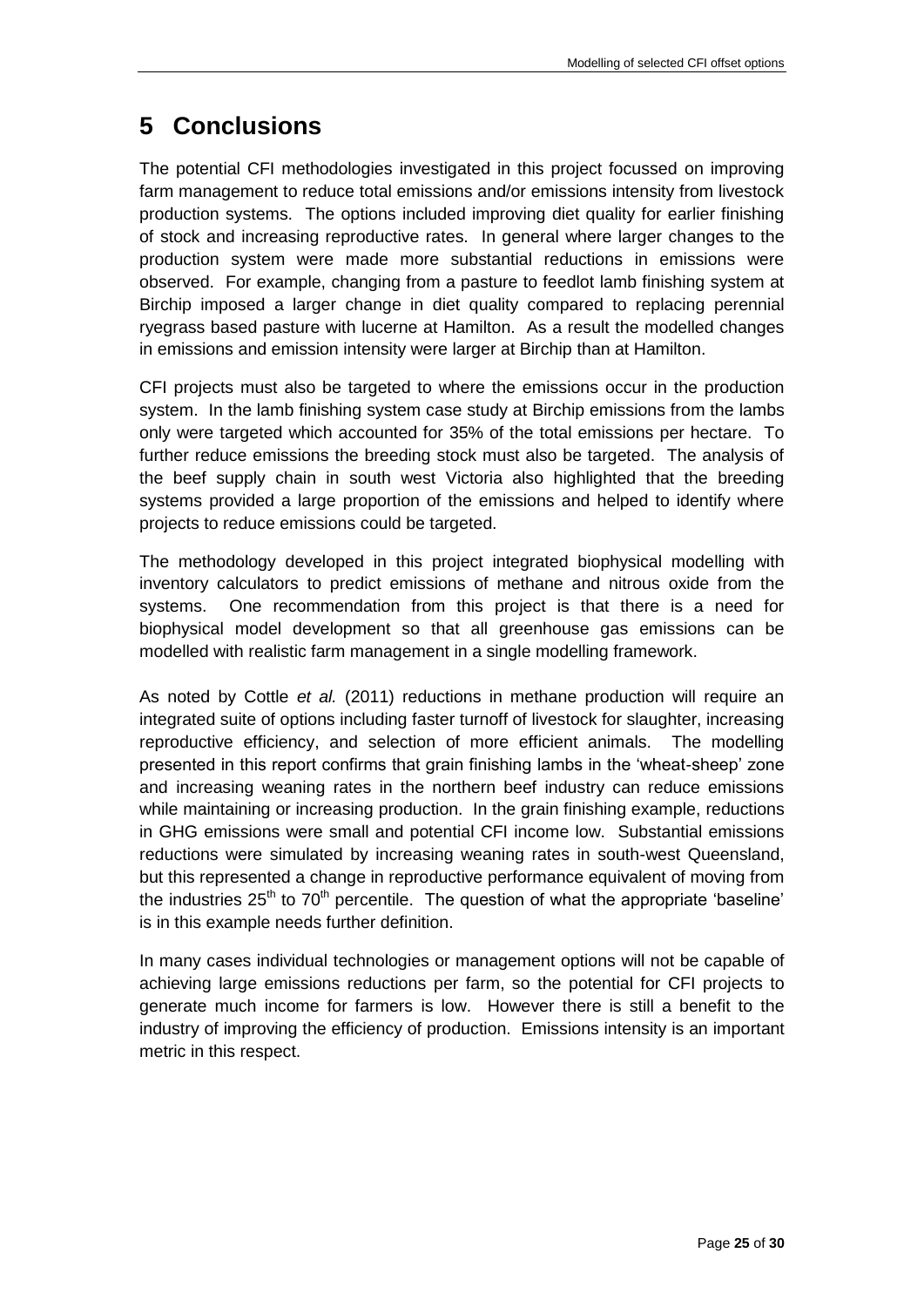## <span id="page-25-0"></span>**6 Bibliography**

- Browne NA, Eckard RJ, Behrendt R, Kingwell RS (2011) A comparative analysis of on-farm greenhouse gas emissions from agricultural enterprsise in south eastern Australia. *Animal Feed Science and Technology* **166-167**, 641-652.
- Blaxter, KL, Clapperton, JL (1965) Prediction of the amount of methane produced by ruminants. *British Journal of Nutrition* **19**, 511-522.
- Cottle DJ, Nolan JV, Wiedemann SG (2011) Ruminant enteric methane mitigation: a review. *Animal Production Science* **51**, 491-514.
- Freer M, Moore AD, Donnelly JR (1997) GRAZPLAN: decision support systems for Australian grazing enterprises. II. The animal biology model for feed intake, production and reproduction and the GrazFeed DSS. *Agricultural Systems* **55**, 77-129.
- Phillips F (2011) Methane emission from sheep grazing two pasture systems, ryegrass and plantain measured using Open‐Path FTIR spectroscopy. Unpublished report in completion of Agreement between University of Wollongong and DPI Victoria, dated 26 October 2010 and being part of MLA contract BCCH 1009.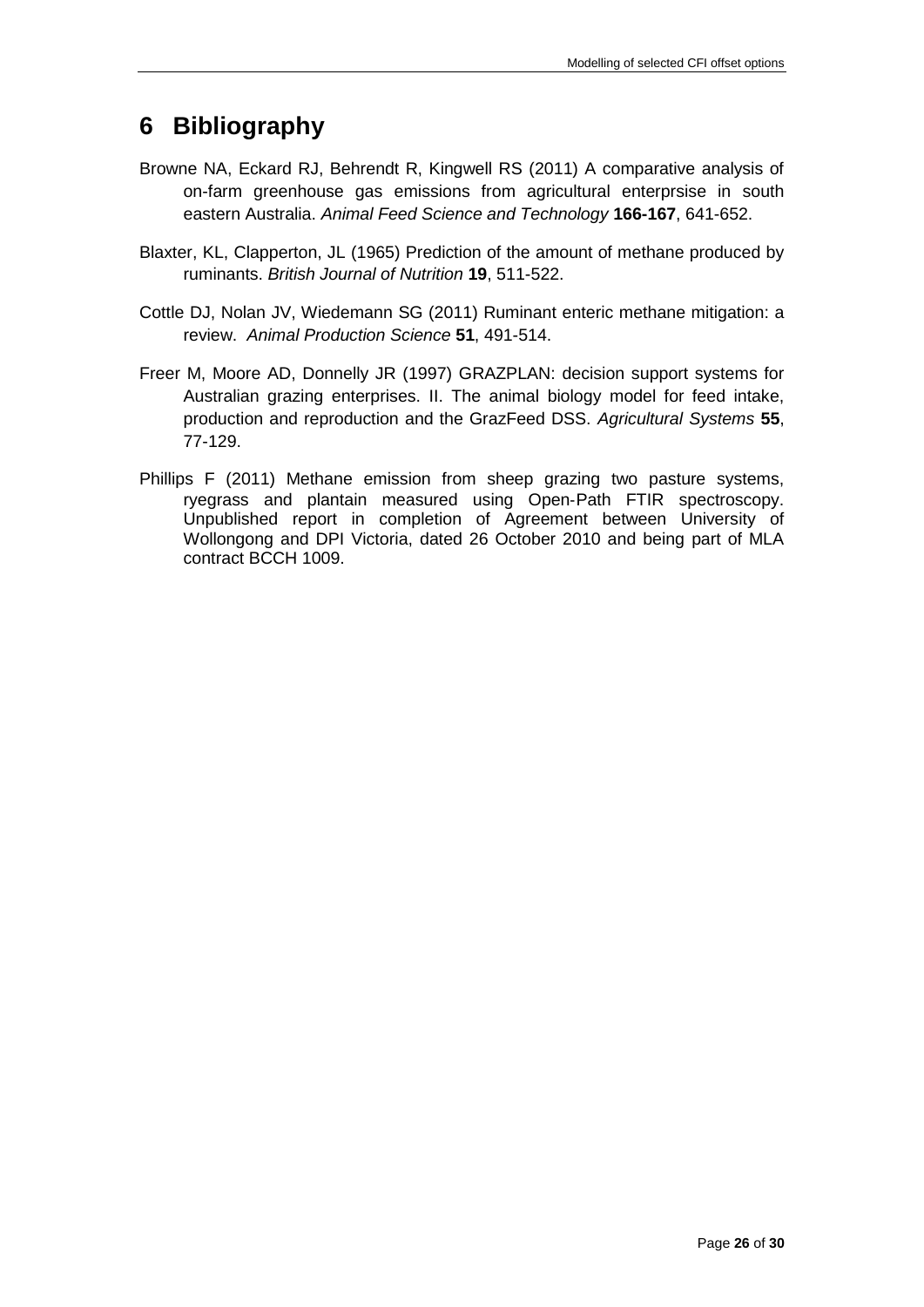# **Appendix 1: Economic assumptions for lamb enterprises**

**Table 1.1.** Cost and prices used for the economic analysis of lamb enterprises at Birchip and Hamilton.

| Costs                                     |                                    |
|-------------------------------------------|------------------------------------|
| Replacement ewes                          | \$100 per head (+\$2 per head      |
|                                           | cartage)                           |
| Replacement rams                          | \$500 per head                     |
| Pasture maintenance                       | \$41 per hectare                   |
| Labour cost                               | \$3 per lamb                       |
| Casual labour                             | \$0.17 per DSE                     |
| Supplementary feed price                  | \$178.8 per tonne                  |
| Shearing                                  | \$5.89 ewes, \$8.5 rams            |
| Crutching                                 | \$1.04 ewes and lambs, \$1.95 rams |
| Ewe scanning                              | \$0.8 per head                     |
| Animal health- ewes                       | \$3.18 per had                     |
| Animal health- lambs                      | \$3.05 per head                    |
| Additional production feeding labour cost | \$0.04 per lamb per day            |
| (feedlot and paddock)                     |                                    |
| Wool tax                                  | 2%                                 |
| Wool commission, warehousing and testing  | \$39 per bale                      |
| Wool cartage                              | \$18 per bale                      |
| Livestock selling costs                   | 5%                                 |
| Livestock sales-cartage                   | \$2 per head                       |
| <b>Prices</b>                             |                                    |
| Lamb price                                | \$4.11 per kg carcass weight       |
| Ewe price                                 | \$2.87 per kg carcass weight       |
| Skin price                                | \$10 per head                      |
| Ram price                                 | \$60 per head                      |



**Figure 1.1** Monthly lamb meat price adjustment used to reflect seasonal prices.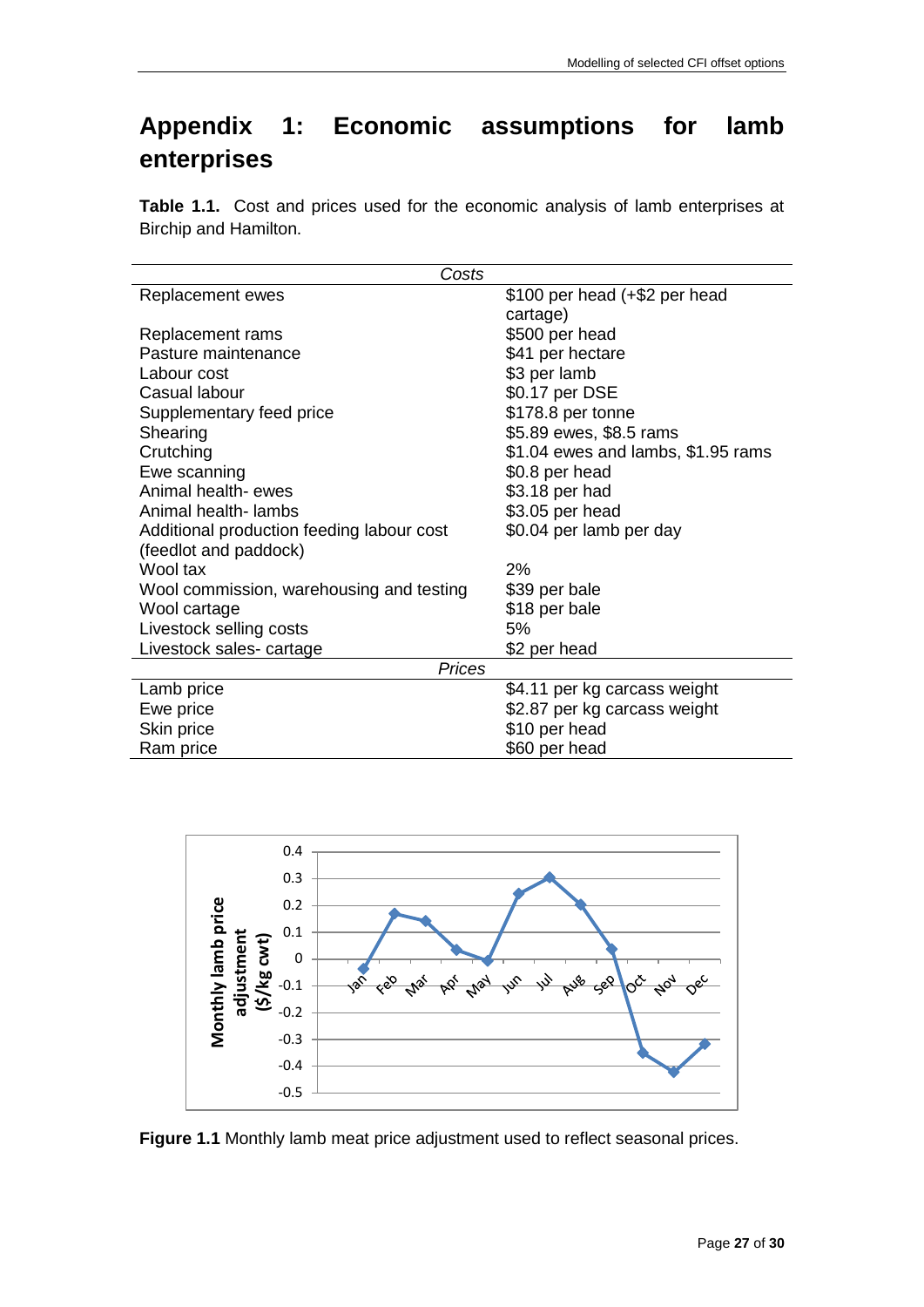# **Appendix 2: Economic assumptions for the beef breeding enterprise in south-west Queensland**

**Table 2.1** Cost and prices used for the economic analysis of beef enterprise in southwest Queensland.

|                                     | Costs                        |
|-------------------------------------|------------------------------|
| Replacement heifers                 | \$251 per head               |
| <b>Replacement bulls</b>            | \$4500 per head              |
| Animal health - bulls               | \$85.73 per head             |
| Animal health - cows                | \$8.83 per head              |
| Animal health – calves              | \$0.69 per head              |
| Animal health - replacement heifers | \$2.98 per head              |
| Ear tags                            | \$2.00 per head              |
| Selling costs - Yard dues           | \$3.00 per head              |
| Selling costs - MLA levy            | \$5.00 per head              |
| Selling costs - Freight             | \$5.50 per head              |
|                                     | <b>Prices</b>                |
| Steers price                        | \$2.20 per kg carcass weight |
| Heifers price                       | \$2.10 per kg carcass weight |
| Cull cows price                     | \$2.60 per kg carcass weight |
| <b>Bull price</b>                   | \$2.90 per kg carcass weight |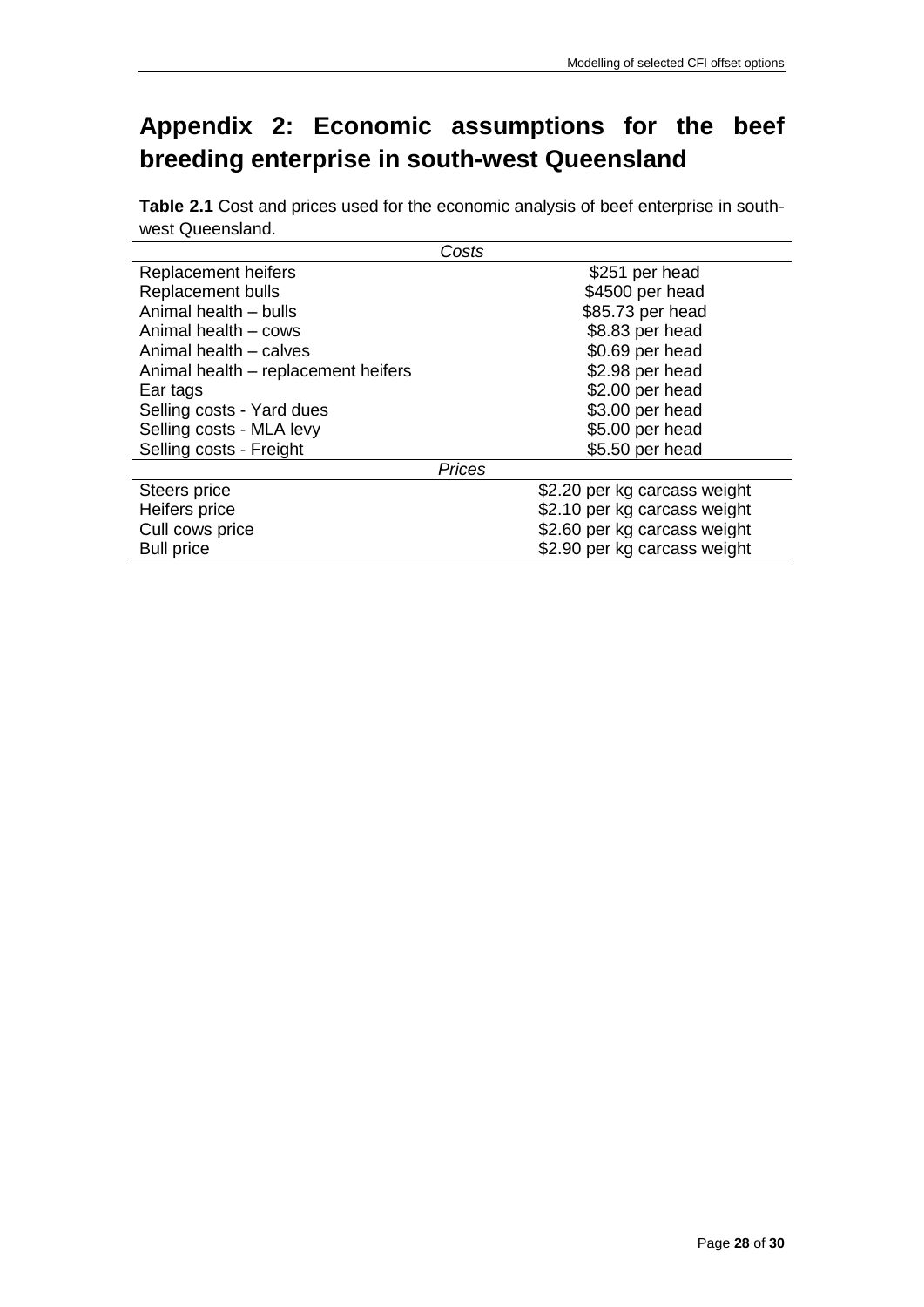# **Appendix 3: Economic assumptions for the cow-calf and backgrounding beef production systems at Hamilton**

**Table 3.1** Cost and prices used for the economic analysis of beef cow-calf system at Hamilton.

| Costs                                   |                              |
|-----------------------------------------|------------------------------|
| Replacement bulls                       | \$4500 per head              |
| Animal health - bulls                   | \$85.73 per head             |
| Animal health - cows                    | \$8.83 per head              |
| Animal health - calves                  | \$0.69 per head              |
| Casual labour cost                      | \$0.30 per DSE               |
| Ear tags                                | \$2.00 per head              |
| Selling costs - Yard dues               | \$3.00 per head              |
| Selling costs - MLA levy                | \$5.00 per head              |
| Selling costs - Freight                 | \$5.50 per head              |
| Pasture maintenance                     | \$41 per hectare             |
| Supplementary feed                      | \$159 per tonne              |
| <b>Prices</b>                           |                              |
| Steers and surplus heifer price average | \$3.78 per kg carcass weight |
| Cow price average                       | \$3.05 per kg carcass weight |



**Figure 3.1** Monthly meat price adjustment used to reflect seasonal prices.